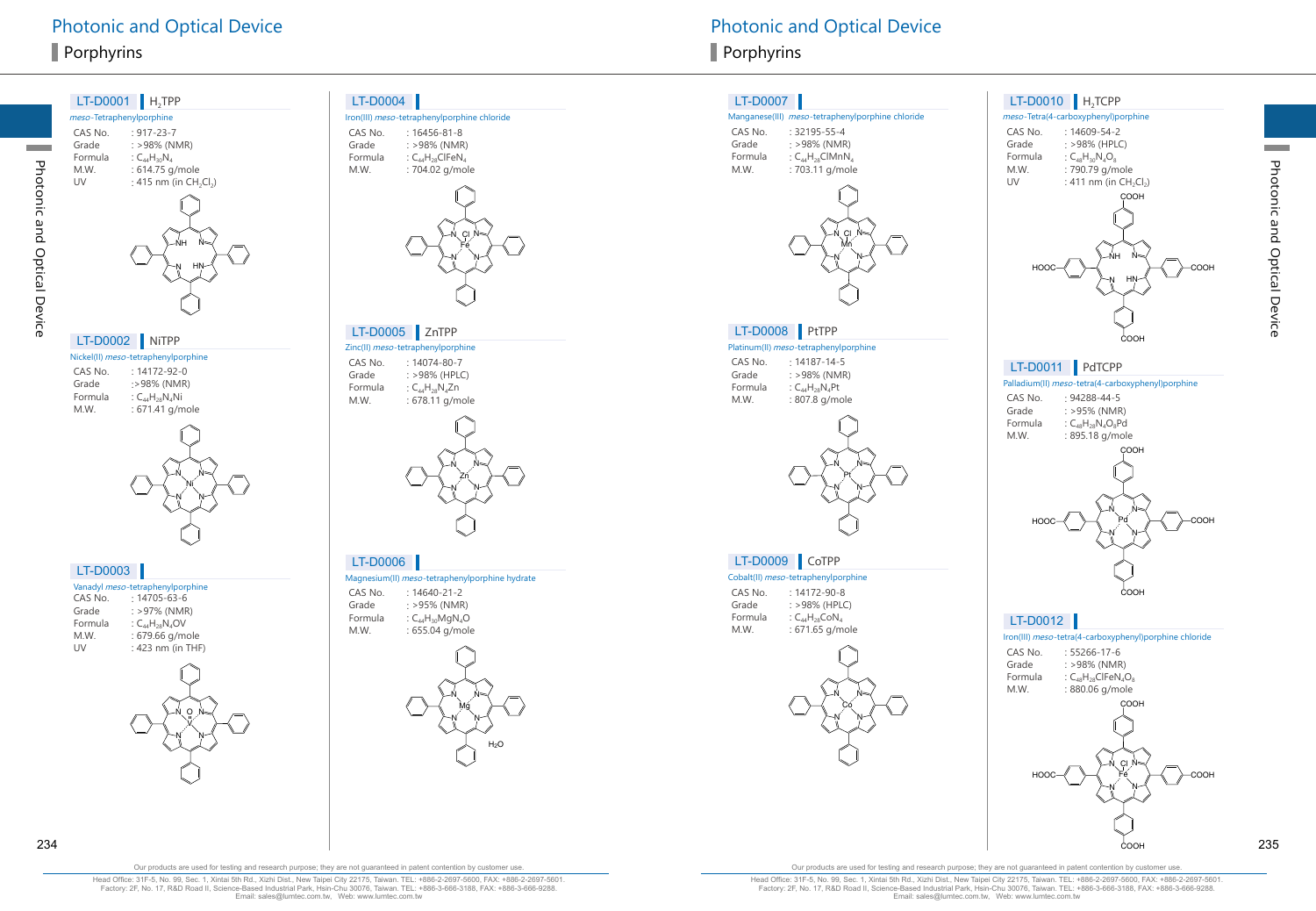

Photonic and Optical Device

Photonic and Optical Device

|             | Manganese(III) meso-tetra(4-carboxyphenyl)porphine chloride |
|-------------|-------------------------------------------------------------|
| $C_A C_{A}$ | FFACAA07                                                    |

| CAS NO. | : 55400-10-7               |
|---------|----------------------------|
| Grade   | : >98% (NMR)               |
| Formula | : $C_{48}H_{28}CHMnN_4O_8$ |
| M.W.    | : 879.15 g/mole            |
|         |                            |



COOH

#### LT-D0015 PtTCPP

| Platinum(II) meso-tetra(4-carboxyphenyl)porphine |                          |  |  |
|--------------------------------------------------|--------------------------|--|--|
| CAS No.                                          | $: 94288 - 45 - 6$       |  |  |
| Grade                                            | $: >98\%$ (NMR)          |  |  |
| Formula                                          | : $C_{48}H_{28}N_AO_8Pt$ |  |  |
| M.W.                                             | : 983.84 g/mole          |  |  |



#### LT-D0016





#### LT-D0017

meso-Tetra(p-hydroxyphenyl)porphine

CAS No. : 51094-17-8 Grade : >98% (NMR)<br>Formula :  $C_{44}H_{30}N_{4}O_{4}$ Formula :  $C_{44}H_{30}N_{4}O_{4}$ <br>M.W. : 678.73 g/m M.W. : 678.73 g/mole<br>UV : 421 nm (in CH : 421 nm (in  $CH_2Cl_2$ )



#### LT-D0018

meso-Tetra(3-hydroxyphenyl)porphine CAS No. : 22112-79-4<br>Grade : >98% (NMR  $: >98\%$  (NMR) Formula :  $C_{44}H_{30}N_4O_4$ <br>M.W. : 678.73 g/m : 678.73 g/mole



#### LT-D0019

#### meso-Tetra(4-methoxyphenyl)porphine

| $: 22112 - 78 - 3$         |
|----------------------------|
| : >98% (NMR)               |
| : $C_{48}H_{38}N_{4}O_{4}$ |
| : 734.86 g/mole            |
| : 424 nm (in $CH_2Cl_2$ )  |
|                            |



#### LT-D0020

#### Cobalt(II) meso-Tetra(4-methoxyphenyl)porphine

CAS No. : 28903-71-1<br>Grade : >98% (NMR Grade  $: >98\%$  (NMR)<br>Formula  $: C_{.0}H_{.2}CON_{.}O$ Formula  $C_{48}H_{36}CoN_4O_4$ <br>M.W.  $1791.77 \text{ g/mol}$ : 791.77 g/mole



#### LT-D0021

meso-Tetra(pentafluorophenyl)porphine CAS No. : 25440-14-6<br>Grade : >98% (NMR Grade  $: >98\%$  (NMR)<br>Formula  $: C_{44}H_{10}F_{20}N_4$ Formula :  $C_{44}H_{10}F_{20}N_4$ <br>M.W. : 974.56 g/m M.W. : 974.56 g/mole<br>UV : 416 nm (in CH : 416 nm (in  $CH<sub>2</sub>Cl<sub>2</sub>$ )



#### LT-D0022

#### Platinum(II) meso-tetra(pentafluorophenyl)porphine

CAS No. : 109781-47-7<br>Grade : >98% (NMR) Grade : >98% (NMR)<br>Formula :  $C_{AA}H_BF_{20}N_APt$ Formula :  $C_{44}H_8F_{20}N_4Pt$ <br>M.W. : 1167.61 g/m  $: 1167.61$  g/mole F F F



# LT-D0023

Palladium(II) meso-tetra(pentafluorophenyl)porphine

| CAS No. | $:72076-09-6$            |
|---------|--------------------------|
| Grade   | $: >98\%$ (NMR)          |
| Formula | : $C_{44}H_8F_{20}N_4Pd$ |
| M.W.    | : 1078.95 g/mole         |
| UV      | : 400 nm (in Acetone)    |
|         |                          |



## LT-D0024

meso-Tetra(o-dichlorophenyl)porphine CAS No. : 37083-37-7<br>Grade : >98% (NMR  $: >98\%$  (NMR) Formula :  $C_{44}H_{22}Cl_8N_4$ <br>M.W. : 890.29 g/m



F Our products are used for testing and research purpose; they are not guaranteed in patent contention by customer use

Head Office: 31F-5, No. 99, Sec. 1, Xintai 5th Rd., Xizhi Dist., New Taipei City 22175, Taiwan. TEL: +886-2-2697-5600, FAX: +886-2-2697-5601. Factory: 2F, No. 17, R&D Road II, Science-Based Industrial Park, Hsin-Chu 30076, Taiwan. TEL: +886-3-666-3188, FAX: +886-3-666-9288. Email: sales@lumtec.com.tw, Web: www.lumtec.com.tw



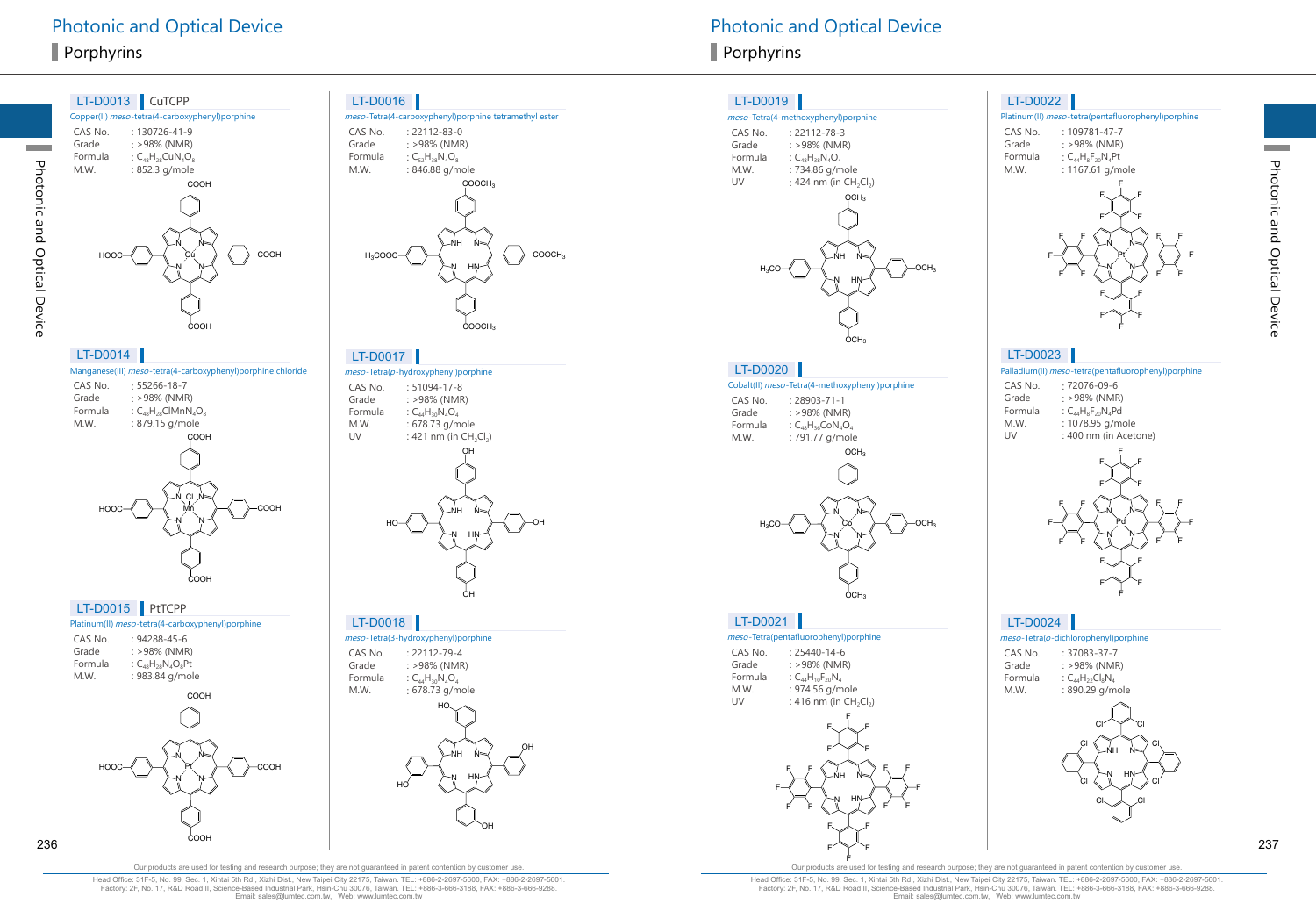#### Iron(III) meso-tetra(o-dichlorophenyl)porphine chloride CAS No. : 91042-27-2 Grade : >98% (NMR) Formula  $\colon \mathsf{C}_{\mathsf{44}}\mathsf{H}_{\mathsf{20}}\mathsf{Cl}_{\mathsf{9}}\mathsf{FeN}_\mathsf{4}$ M.W. : 979.58 g/mole LT-D0025 meso-Tetra(2,4,6-trimethylphenyl)porphine CAS No. : 56396-12-4 Grade : >98% (NMR) Formula :  $C_{56}H_{54}N_4$ M.W. : 783.08 g/mole LT-D0026 N N N N Fe Cl cr Y ci Cl Cl Cl $\diagdown$ Cl Cl Cl



#### LT-D0027

| chloride | Manganese(III) meso-tetra(2,4,6-trimethylphenyl)porphine |
|----------|----------------------------------------------------------|
| CAS No.  | $:85939-49-7$                                            |
| Grade    | $: >95\%$ (NMR)                                          |
| Formula  | : $C_{56}H_{52}CIMnN_A$                                  |
| M.W.     | : 871.43 g/mole                                          |



Photonic and Optical Device

Photonic and Optical Device



meso-Tetra(2-methylphenyl)porphine

: 37083-40-2

: >98% (NMR)

CAS No.

LT-D0028

Grade

#### LT-D0029

meso-Tetra(3-methylphenyl)porphine CAS No. : 50849-45-1 Grade : >98% (NMR) Formula :  $C_{48}H_{38}N_4$ 



#### LT-D0030

meso-Tetra(4-methylphenyl)porphine CAS No. : 14527-51-6 Grade : >98% (NMR) Formula :  $C_{48}H_{38}N_4$ M.W.



# Photonic and Optical Device **Photonic and Optical Device** Photonic and Optical Device

#### LT-D0031

#### meso-Tetra(3,5-di-t-butylphenyl)porphine CAS No. : 89372-90-7

Grade : >98% (NMR) Formula :  $C_{76}H_{94}N_4$ M.W. : 1063.59 g/mole



#### LT-D0032

#### meso-Tetra(4-tert-butylphenyl)porphine

CAS No. : 110452-48-7 Grade : >98% (NMR) Formula :  $C_{60}H_{62}N_4$ M.W. : 839.16 g/mole



#### LT-D0033

meso-Tetra(4-pyridyl)porphine CAS No. : 16834-13-2 Grade : >98% (NMR) Formula :  $C_{40}H_{26}N_8$ M.W. : 618.69 g/mole UV : 412 nm (in  $CH_2Cl_2$ )



#### LT-D0034

Zinc(II) meso-tetra(4-pyridyl)porphine CAS No. : 31183-11-6 Grade : >98% (NMR) Formula :  $C_{40}H_{24}N_8Zn$ M.W. : 682.06 g/mole



#### LT-D0035

meso-Tetra(2-pyridyl)porphine CAS No. : 40904-90-3

Grade : >98% (NMR) Formula :  $C_{40}H_{26}N_8$ M.W. : 618.69 g/mole



#### LT-D0036

#### meso-Tetra(4-aminophenyl)porphine

CAS No. : 22112-84-1 Grade : >98% (NMR) Formula :  $C_{44}H_{34}N_8$ M.W. : 674.81 g/mole



Photonic and Optical Device

Photonic and Optical Device

Head Office: 31F-5, No. 99, Sec. 1, Xintai 5th Rd., Xizhi Dist., New Taipei City 22175, Taiwan. TEL: +886-2-2697-5600, FAX: +886-2-2697-5601. Factory: 2F, No. 17, R&D Road II, Science-Based Industrial Park, Hsin-Chu 30076, Taiwan. TEL: +886-3-666-3188, FAX: +886-3-666-9288. Email: sales@lumtec.com.tw, Web: www.lumtec.com.tw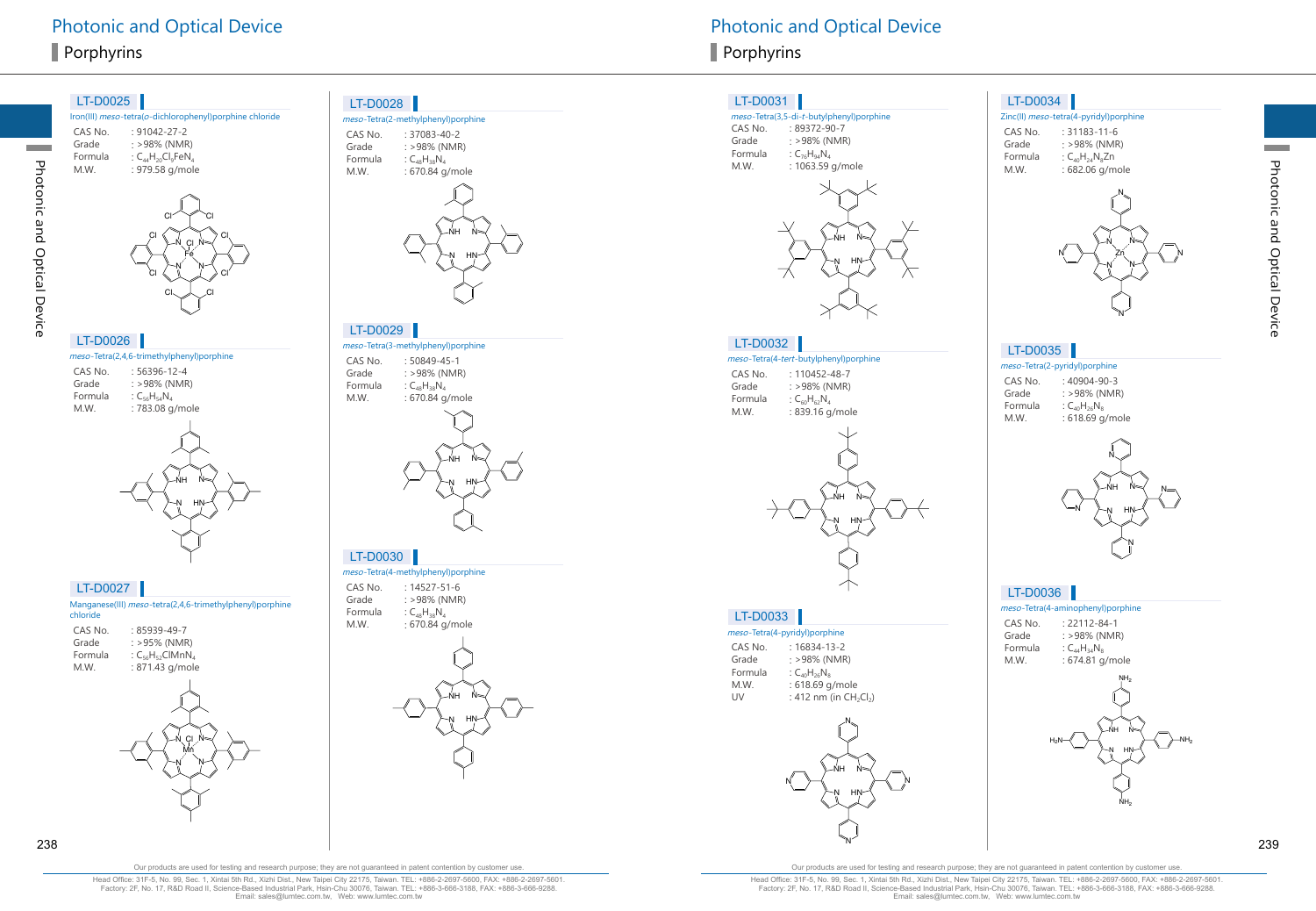Photonic and Optical Device

Photonic and Optical Device

| meso-Tetra(4-bromophenyl) porphine |                         |  |  |
|------------------------------------|-------------------------|--|--|
| CAS No.                            | $: 29162 - 73 - 0$      |  |  |
| Grade                              | : >98% (HPLC)           |  |  |
| Formula                            | : $C_{44}H_{26}Br_4N_4$ |  |  |
| M.W.                               | : 930.32 g/mole         |  |  |
|                                    |                         |  |  |



Br

Cl

Cl

#### LT-D0039

meso-Tetra( <sup>N</sup>-methyl-4-pyridyl)porphine tetrachloride

| CAS No. | $.92739 - 63 - 4$       |
|---------|-------------------------|
| Grade   | $: >95\%$ (NMR)         |
| Formula | : $C_{44}H_{38}Cl_4N_8$ |
| M.W.    | : 820.64 g/mole         |



#### LT-D0040

| Zinc(II) meso-tetra(N-methyl-4-pyridyl)porphine tetrachloride |                                       |  |  |
|---------------------------------------------------------------|---------------------------------------|--|--|
| CAS No.<br>Grade                                              | $: 28850 - 44 - 4$<br>$: >95\%$ (NMR) |  |  |
|                                                               |                                       |  |  |

Formula :  $C_{44}H_{36}Cl_4N_8Zn$ M.W. : 884.03 g/mole



lron(III) *meso-*tetra(N-methyl-4-pyridyl)porphine pentachloride LT-D0041

CAS No. : 133314-07-5 Grade : >95% (NMR) Formula :  $\mathsf{C}_{44}\mathsf{H}_{36}\mathsf{Cl}_{5}\mathsf{FeN}_{8}$ M.W. : 909.92 g/mole



LT-D0042

Palladium(II) *meso*-tetra(N-methyl-4-pyridyl)porphine tetrachloride

CAS No. : 110314-07-3 Grade  $: >95\%$  (NMR) Formula :  $C_{44}H_{36}Cl_4N_8Pd$ M.W. : 925.04 g/mole



#### LT-D0043

#### Manganese(III) meso-tetra( N-methyl-4-pyridyl)porphine pentachloride CAS No. : 125565-45-9

| Grade   | $: >95\%$ (NMR)           |
|---------|---------------------------|
| Formula | : $C_{44}H_{36}Cl_5MnN_8$ |
| M.W.    | : 909.01 g/mole           |
| UV      | : 462 nm (in CH           |
|         |                           |



#### LT-D0044

Nickel(II) *meso-*tetra(N-methyl-4-pyridyl)porphine tetrachloride CAS No. : 79407-86-6 Grade : >95% (NMR) Formula :  $C_{44}H_{36}Cl_4N_8Ni$ M.W. : 877.32 g/mole



#### LT-D0045

meso-Tetra( <sup>N</sup>-methyl-3-pyridyl)porphine tetrachloride

CAS No. : 94343-62-1 Grade : >95% (NMR) Formula :  $C_{44}H_{38}Cl_{4}N_{8}$ M.W. : 820.64 g/mole



#### LT-D0046

| meso-Tetra(N-methyl-3-pyridyl)porphine tetrachloride |                     |  |  |
|------------------------------------------------------|---------------------|--|--|
| CAS No.                                              | $: 129051 - 18 - 9$ |  |  |
| Grade                                                | : >95% (NMR)        |  |  |
|                                                      |                     |  |  |





# $LT-D0047$   $H_2DPP$

5,15-Diphenylporphine CAS No. : 22112-89-6 Grade : >98% (HPLC) Formula :  $C_{32}H_{22}N_4$ M.W. : 462.56 g/mole



## $LT$ -D0048  $H_2$ DPPBr<sub>2</sub>

|         | 5,15-Dibromo-10,20-diphenylporphine |
|---------|-------------------------------------|
| CAS No. | $: 151256 - 86 - 9$                 |
| Grade   | : >98% (HPLC)                       |
| Formula | : $C_{32}H_{20}Br_2N_4$             |
| M.W.    | : 620.34 g/mole                     |



Head Office: 31F-5, No. 99, Sec. 1, Xintai 5th Rd., Xizhi Dist., New Taipei City 22175, Taiwan. TEL: +886-2-2697-5600, FAX: +886-2-2697-5601. Factory: 2F, No. 17, R&D Road II, Science-Based Industrial Park, Hsin-Chu 30076, Taiwan. TEL: +886-3-666-3188, FAX: +886-3-666-9288. Email: sales@lumtec.com.tw, Web: www.lumtec.com.tw

Our products are used for testing and research purpose; they are not guaranteed in patent contention by customer use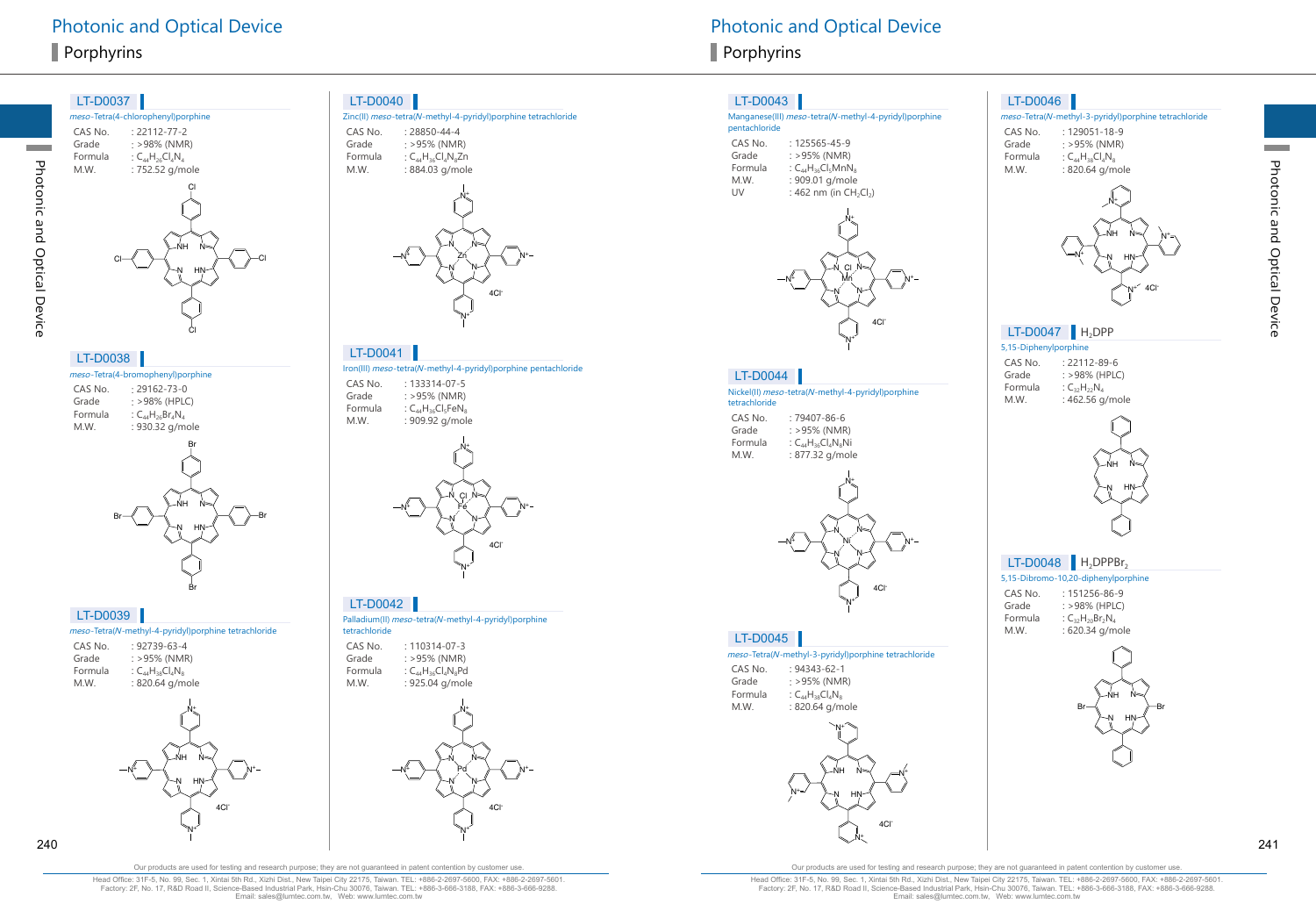

: 27860-55-5 : >95% (NMR) :  $C_{36}H_{44}N_{4}OV$ : 599.7 g/mole : 407 nm (in THF)



#### LT-D0053 CuOEP

Copper(II) octaethylporphine : 14409-63-3 : >98% (HPLC)  $\colon$  C<sub>36</sub>H<sub>44</sub>CuN<sub>4</sub> : 596.31 g/mole



: 25777-43-9 : >95% (NMR) :  $C_{36}H_{44}Cl_2N_4Sn$ : 722.38 g/mole



# Photonic and Optical Device **Photonic and Optical Device** Photonic and Optical Device

# LT-D0055

#### Manganese(III) octaethylporphine chloride

CAS No. : 28265-17-0 Grade : >95% (NMR) Formula :  $C_{36}H_{44}$ CIMnN 4 : 623.15 g/mole M.W.



## LT-D0056 PdOEP

Palladium(II) octaethylporphine CAS No. : 24804-00-0 Grade : >98% (HPLC) Formula :  $C_{36}H_{44}N_{4}Pd$ M.W. : 639.18 g/mole UV : 393 nm (in THF)



#### LT-D0057

Iron(III) octaethylporphine chloride

CAS No. : 28755-93-3 Grade : >95% (NMR) Formula  $:\mathsf{C}_{36}\mathsf{H}_{44}\mathsf{CIFeN}_4$ M.W. : 624.06 g/mole



#### Zinc(II) octaethylporphine CAS No. : 17632-18-7 Grade : >95% (NMR)

Formula :  $C_{36}H_{44}N_{4}Zn$ M.W. : 598.17 g/mole UV : 400 nm (in THF)

LT-D0058 ZnOEP



#### LT-D0062

meso-Tetra(4-sulfonatophenyl)porphine dihydrochloride Grade  $: >95\%$ 

Formula :  $C_{44}H_{32}Cl_2N_4O_{12}S_4$ M.W. : 1007.99 g/mole



#### LT-D0063

Iron(III) meso-tetra(4-sulfonatophenyl)porphine chloride (acid form)







Photonic and Optical Device

Photonic and Optical Device

Head Office: 31F-5, No. 99, Sec. 1, Xintai 5th Rd., Xizhi Dist., New Taipei City 22175, Taiwan. TEL: +886-2-2697-5600, FAX: +886-2-2697-5601. Factory: 2F, No. 17, R&D Road II, Science-Based Industrial Park, Hsin-Chu 30076, Taiwan. TEL: +886-3-666-3188, FAX: +886-3-666-9288. Email: sales@lumtec.com.tw, Web: www.lumtec.com.tw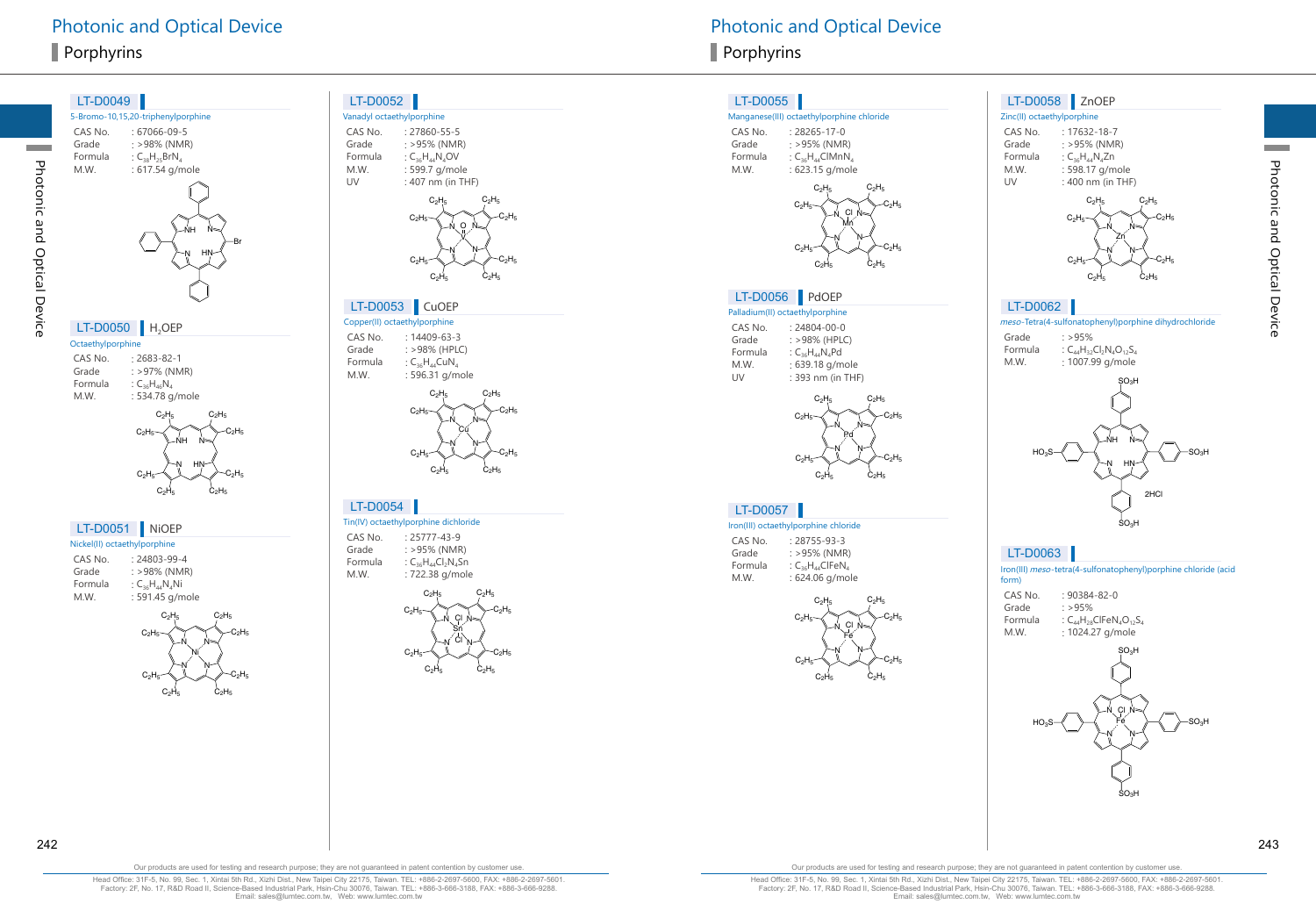Photonic and Optical Device

Photonic and Optical Device

| (acid form)                         | Manganese(III)meso-tetra(4-sulfonatophenyl)porphine chloride                          |
|-------------------------------------|---------------------------------------------------------------------------------------|
| CAS No.<br>Grade<br>Formula<br>M.W. | $: 221176 - 50 - 7$<br>: >95%<br>: $C_{44}H_{28}ClMnN_4O_{12}S_4$<br>: 1023.36 g/mole |
| HO <sub>3</sub> S                   | SO <sub>3</sub> H<br>$Cl$ $N$<br>SO <sub>3</sub> H<br>$SO_3H$                         |

| LT-D0065                                      |                        |  |  |
|-----------------------------------------------|------------------------|--|--|
| meso-Tetra(3-methoxy-4-hydroxyphenyl)porphine |                        |  |  |
| CAS No.                                       | $: 22112 - 80 - 7$     |  |  |
| Grade                                         | $: >95\%$ (NMR)        |  |  |
| Formula                                       | : $C_{AB}H_{3B}N_AO_B$ |  |  |
| M.W.                                          | : 798.84 g/mole        |  |  |
|                                               | OН                     |  |  |
|                                               |                        |  |  |



#### $LT\,D0066$

| LI-DUUUU                       |                                                                                                                              |
|--------------------------------|------------------------------------------------------------------------------------------------------------------------------|
|                                | meso-Tetra(N-methyl-4-pyridyl)porphine tetratosylate                                                                         |
| CAS No.<br>Grade<br>M.W.<br>UV | $: 36951 - 72 - 1$<br>:>95%<br>Formula : $C_{72}H_{66}N_8O_{12}S_4$<br>: 1363.6 g/mole<br>: 421 nm                           |
|                                | $\sqrt{1 + \frac{1}{2}}$<br><b>NH</b><br>$N =$<br>N+<br>N<br>HN<br>N<br>SO <sub>3</sub><br>CH <sub>3</sub><br>$\overline{4}$ |

5,15-Diphenyl-10,20-di(4-pyridyl)-21 <sup>H</sup>,23 <sup>H</sup>-porphine LT-D0068

CAS No. : 71410-72-5 Grade : >98% (NMR) Formula :  $C_{42}H_{28}N_6$ M.W. : 616.71 g/mole



LT-D0069

5,15-Di(4-aminophenyl)-10,20-diphenyl porphine

CAS No. : 116206-75-8 Grade : >98% (NMR) Formula :  $C_{44}H_{32}N_6$ M.W. : 644.77 g/mole



Photonic and Optical Device **Photonic and Optical Device** Photonic and Optical Device

#### LT-D0074

#### 5,10,15,20-Tetrakis(3,5-dimethoxyphenyl)porphyrin

CAS No. : 74684-34-7 Grade : >95% (NMR) Formula :  $C_{52}H_{46}N_{4}O_{8}$ M.W. : 854.96 g/mole



#### LT-D0075

5,10,15,20-Tetra(4-phosphonatophenyl)porphyrin

CAS No. : 143969-69-1 Grade : >95% Formula :  $C_{44}H_{34}N_{4}O_{12}P_{4}$ M.W. : 934.66 g/mole



PO 3 H 2

#### LT-D0076

5,10,15,20-Tetra(trimethylsilylethynyl)porphyrin

CAS No. : 140702-08-5 Grade : >95% (NMR) Formula :  $C_{40}H_{46}N_4Si_4$ M.W. : 695.16 g/mole



#### LT-D0077

5,10,15,20-Tetra(4-ethynylphenyl)porphyrin CAS No. : 160240-15-3 Grade : >98% (NMR) Formula :  $C_{52}H_{30}N_4$ M.W. : 710.82 g/mole



# LT-D0078

5,10,15,20-Tetra(4-cyanophenyl)porphyrin CAS No. : 14609-51-9 Grade : >98% (NMR) Formula :  $C_{48}H_{26}N_{8}$ M.W. : 714.77 g/mole HN NH N N CN NC

CN

Photonic and Optical Device

Photonic and Optical Device

# LT-D0079

5,10,15,20-Tetra(3,4,5-trimethoxyphenyl)porphyrin

NC

| CAS No. | $:74684 - 35 - 8$           |
|---------|-----------------------------|
| Grade   | $: >98\%$ (NMR)             |
| Formula | : $C_{56}H_{54}N_{4}O_{12}$ |
| M.W.    | : 975.05 g/mole             |



Our products are used for testing and research purpose; they are not guaranteed in patent contention by customer use.

Head Office: 31F-5, No. 99, Sec. 1, Xintai 5th Rd., Xizhi Dist., New Taipei City 22175, Taiwan. TEL: +886-2-2697-5600, FAX: +886-2-2697-5601. Factory: 2F, No. 17, R&D Road II, Science-Based Industrial Park, Hsin-Chu 30076, Taiwan. TEL: +886-3-666-3188, FAX: +886-3-666-9288. Email: sales@lumtec.com.tw, Web: www.lumtec.com.tw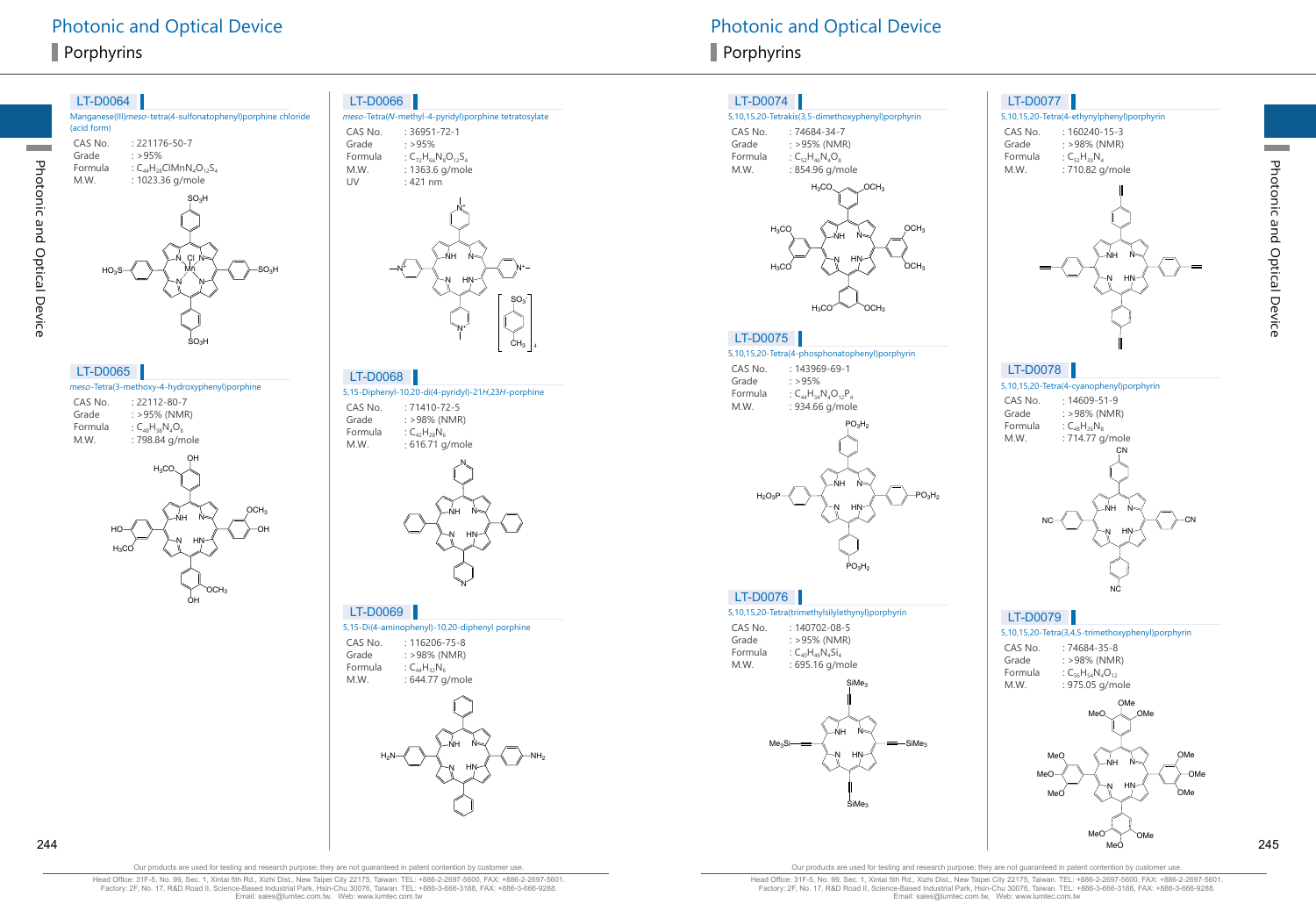#### 5,10,15,20-Tetra(4-trifluoromethylphenyl)porphyrin CAS No. : 56420-24-7<br>Grade : >98% (NMR Grade : >98% (NMR)<br>Formula :  $C_{AB}H_{26}F_{12}N_A$ Formula :  $C_{48}H_{26}F_{12}N_4$ <br>M.W. : 886.73 g/m : 886.73 g/mole LT-D0080 HN NH N N  $-CF<sub>3</sub>$  $\zeta$ F $_3$  $F_3C$  $_{\rm F_3C}$

#### LT-D0081

Photonic and Optical Device

Photonic and Optical Device

|         | 5,10,15,20-Tetra(2-naphthalenyl)porphyrin |
|---------|-------------------------------------------|
| CAS No. | $: 132055 - 60 - 8$                       |
| Grade   | $: >98\%$ (NMR)                           |
| Formula | : $C_{60}H_{38}N_A$                       |
| M.W.    | : 814.97 g/mole                           |
|         |                                           |



#### LT-D0082

|         | 5,10,15,20-Tetra(2,6-difluorophenyl)porphyrin |
|---------|-----------------------------------------------|
| CAS No. | $.104322 - 39 - 6$                            |
| Grade   | : >98% (NMR)                                  |
| Formula | : $C_{44}H_{22}F_{8}N_{4}$                    |
| M.W.    | : 758.66 g/mole                               |
|         |                                               |



#### LT-D0083



#### LT-D0084

5,10,15,20-Tetra(N,N-diethyl-4-aminophenyl)porphyrin CAS No. : 14609-52-0<br>Grade : >95% (NMR Grade  $: >95\%$  (NMR)<br>Formula  $: C_{\epsilon_0}H_{\epsilon_0}N_{\epsilon_1}$ Formula  $C_{60}H_{66}N_8$ <br>M.W. : 899.22 g. : 899.22 g/mole



#### LT-D0085

|         | 5,10,15,20-Tetra(3-methoxyphenyl)porphyrin |
|---------|--------------------------------------------|
| CAS No. | $.29114 - 93 - 0$                          |
| Grade   | : >98% (NMR)                               |
| Formula | : $C_{AB}H_{BB}N_AO_A$                     |
| M.W.    | : 734.84 g/mole                            |
|         |                                            |



# Photonic and Optical Device **Photonic and Optical Device** Photonic and Optical Device

#### LT-D0086

#### 5,10,15,20-Tetra(N-methyl-4-pyridyl)porphyrin tetraiodide

| CAS No. | : 36674-90-5           |
|---------|------------------------|
| Grade   | $: >98\%$ (NMR)        |
| Formula | : $C_{44}H_{38}I_4N_8$ |
| M.W.    | : 1186.44 g/mole       |



#### LT-D0087

5,10,15,20-Tetra(4-nitrophenyl)porphyrin CAS No. : 22843-73-8<br>Grade : >95% (NMR Grade : >95% (NMR)<br>Formula :  $C_{44}H_{26}N_8O_8$ Formula :  $C_{44}H_{26}N_8O_8$ <br>M.W. : 794.73 g/m : 794.73 g/mole  $NO<sub>2</sub>$ 



#### LT-D0088

5,10,15,20-Tetra(4-dihydroxyborylphenyl)porphyrin

| CAS No. | $: 97654 - 08 - 5$        |
|---------|---------------------------|
| Grade   | $\cdot$ >95%              |
| Formula | : $C_{44}H_{34}B_4N_4O_8$ |
| M.W.    | : 790.01 g/mole           |
|         |                           |



 $B(OH)$ 

#### LT-D0089





Photonic and Optical Device

Photonic and Optical Device

#### LT-D0090

#### 5,15-Di(4-carboxyphenyl)-10,20-diphenylporphyrin

| CAS No. | $: 142168 - 26 - 1$        |
|---------|----------------------------|
| Grade   | $: >98\%$ (NMR)            |
| Formula | : $C_{46}H_{30}N_{4}O_{4}$ |
| M.W.    | : 702.75 g/mole            |



# LT-D0091

#### 5,15-Di(trimethylsilylethynyl)porphyrin

CAS No. : 220676-02-8<br>Grade : >98% (NMR)  $: >98\%$  (NMR) Formula :  $C_{30}H_{30}N_4Si_2$ <br>M.W. : 502.76 g/m : 502.76 g/mole



Our products are used for testing and research purpose; they are not guaranteed in patent contention by customer use.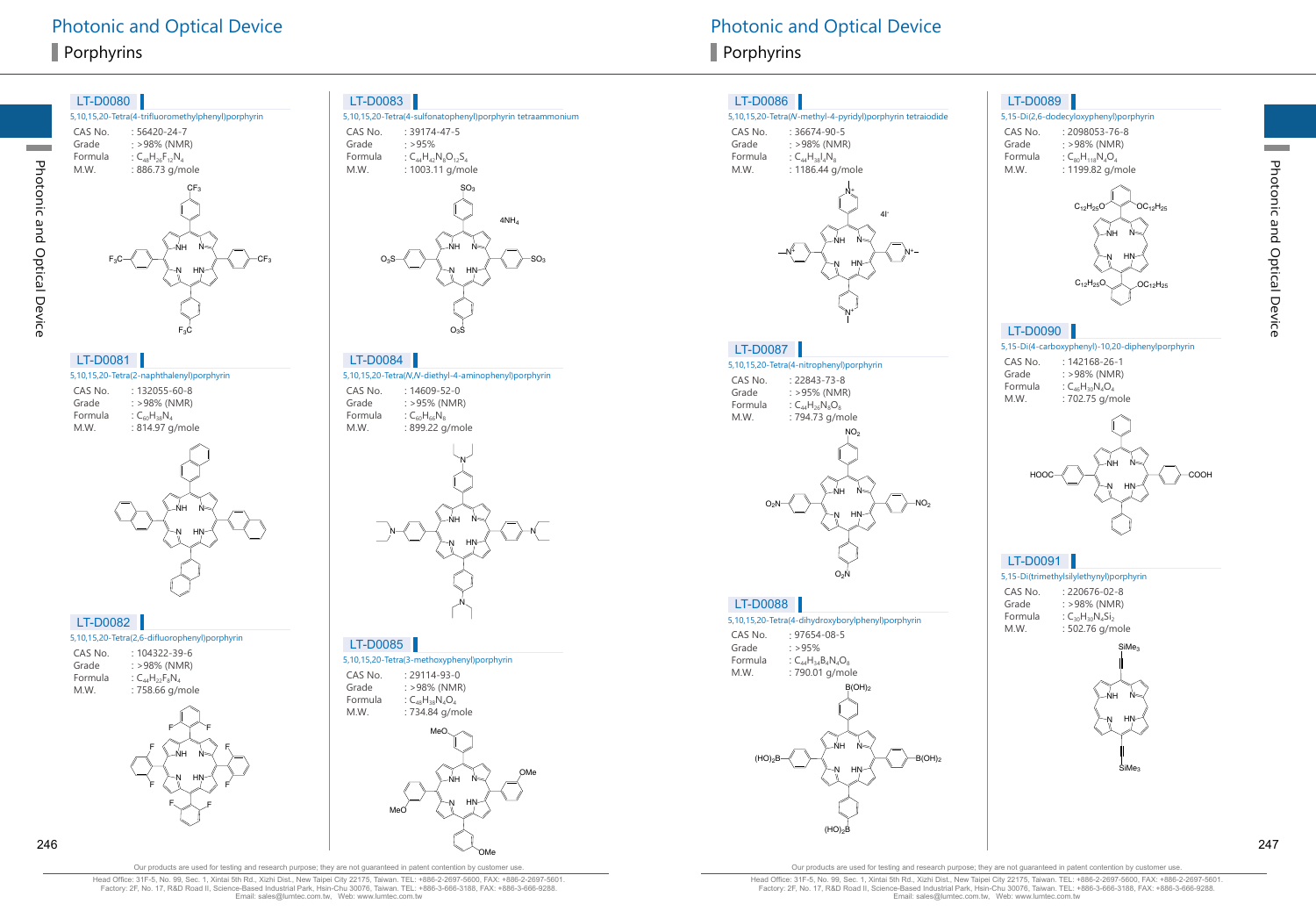

CAS No. : 128374-05-0<br>Grade : >98% (NMR) Grade : >98% (NMR)<br>Formula :  $C_{34}H_{26}N_A$ Formula :  $C_{34}H_{26}N_4$ <br>M.W. : 490.6 q/  $: 490.6$  g/mole



5,15-Di(p-tolyl)-10,20-dibromoporphyrin LT-D0096

CAS No. : 460088-30-6<br>Grade : > 98% (NMR)  $: >98\%$  (NMR) Formula :  $C_{34}H_{24}Br_2N_4$ <br>M.W. : 648.39 a/m : 648.39 g/mole



#### LT-D0097

5,15-Di(4-ethynylphenyl)porphyrin CAS No. : 632301-81-6<br>Grade : >98% (NMR) Grade : >98% (NMR)<br>Formula :  $C_{36}H_{22}N_4$ Formula  $\qquad \qquad : C_{36}H_{22}N_4$ <br>M W  $\qquad \qquad$  510 59 g  $: 510.59$  g/mole



#### LT-D0098

#### 5-(4-Aminophenyl)-10,15,20-triphenylporphyrin

CAS No. : 67605-64-5<br>Grade : >98% (NMR Grade : >98% (NMR)<br>Formula :  $C_{AA}H_{31}N_5$ Formula :  $C_{44}H_{31}N_5$ <br>M.W. : 629.75 q : 629.75 g/mole



#### LT-D0099

5-(4-Aminophenyl)-10,15,20-tri(4-sulfonatophenyl)porphyrin triammonium

CAS No. : 1007126-46-6<br>Grade : >95% (NMR) Grade : >95% (NMR)<br>Formula :  $C_{44}H_{40}N_8O_9S_3$ Formula  $C_{44}H_{40}N_8O_9S_3$ <br>M.W. : 921.03 g/mo : 921.03 g/mole



#### LT-D0100

5-(4-Hydroxyphenyl)-10,15,20-triphenylporphyrin

CAS No. : 87345-22-0<br>Grade : >98% (NMR Grade : >98% (NMR)<br>Formula :  $C_{44}H_{30}N_4O$ Formula :  $C_{44}H_{30}N_{4}O$ <br>M.W. : 630.74 g/r  $: 630.74$  g/mole



#### LT-D0101

#### 5-(Trimethylsilylethynyl)-10,15,20-triphenylporphyrin

CAS No. : 1205553-90-7<br>Grade : >98% (NMR) Grade : >98% (NMR)<br>Formula :  $C_{A3}H_{34}N_{4}Si$ Formula :  $C_{43}H_{34}N_{4}Si$ <br>M.W. : 634.84 g/n : 634.84 g/mole



#### LT-D0102

5-(4-Isothiocyanatophenyl)-10,15,20-triphenylporphyrin

| CAS No. | $:863708 - 54 - 7$   |
|---------|----------------------|
| Grade   | $: >98\%$ (NMR)      |
| Formula | : $C_{45}H_{29}N_5S$ |
| M.W.    | : 671.81 g/mole      |



## LT-D0103

5-(4-Carboxyphenyl succinimide ester)-10,15,20-triphenylporphyrin CAS No. : 145363-23-1 Grade : >98% (NMR)<br>Formula :  $C_{49}H_{33}N_5O_4$ Formula :  $C_{49}H_{33}N_5O_4$ <br>M.W. : 755.8 g/mc : 755.8 g/mole2



248 249

Photonic and Optical Device

Photonic and Optical Device

Our products are used for testing and research purpose; they are not guaranteed in patent contention by customer use.

Head Office: 31F-5, No. 99, Sec. 1, Xintai 5th Rd., Xizhi Dist., New Taipei City 22175, Taiwan. TEL: +886-2-2697-5600, FAX: +886-2-2697-5601. Factory: 2F, No. 17, R&D Road II, Science-Based Industrial Park, Hsin-Chu 30076, Taiwan. TEL: +886-3-666-3188, FAX: +886-3-666-9288. Email: sales@lumtec.com.tw, Web: www.lumtec.com.tw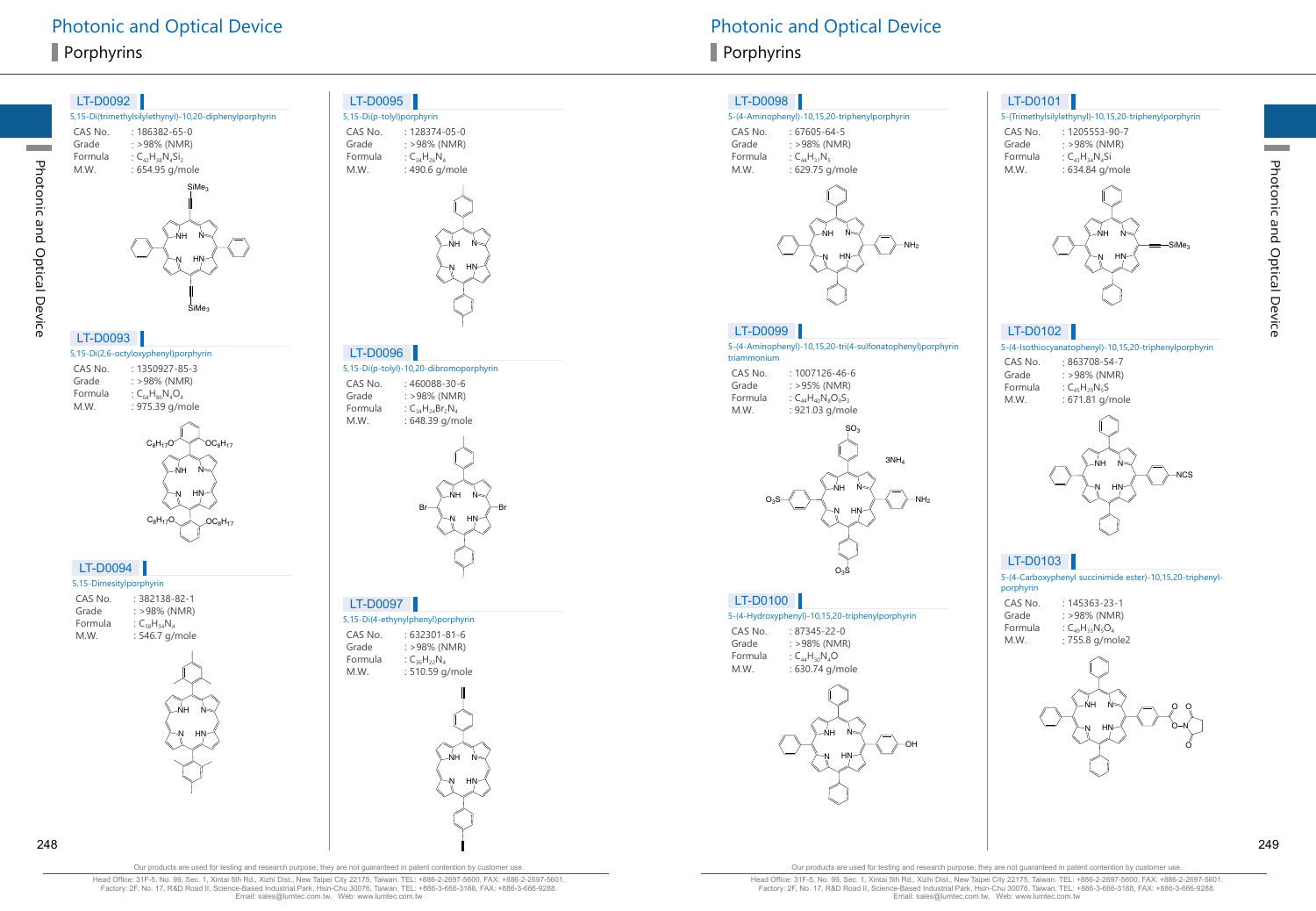Photonic and Optical Device

Photonic and Optical Device





|  |  | LT-D0106 |
|--|--|----------|
|  |  |          |

#### 5-(4-Nitrophenyl)-10,15,20-triphenylporphyrin

| CAS No. | : 67605-65-6           |
|---------|------------------------|
| Grade   | $: >98\%$ (NMR)        |
| Formula | : $C_{44}H_{29}N_5O_2$ |
| M.W.    | : 659.73 g/mole        |
|         |                        |



#### LT-D0107

5-(4-Carboxyphenyl)-10,15,20-triphenylporphyrin CAS No. : 95051-10-8<br>Grade : > 98% (NMR Grade : >98% (NMR)<br>Formula :  $C_{45}H_{30}N_{4}O_{2}$ Formula :  $C_{45}H_{30}N_{4}O_{2}$ <br>M.W. : 658.75 g/n : 658.75 g/mole



#### 5-(4-Methoxycarbonylphenyl)-10,15,20-triphenylporphyrin LT-D0108

CAS No. : 119730-06-2<br>Grade : >98% (NMR)  $: >98\%$  (NMR) Formula  $C_{46}H_{32}N_4O_2$ <br>M.W.  $: 672.77 \text{ g/m}$  $: 672.77$  g/mole



#### LT-D0109

5-(4-Carboxyphenyl)-10,15,20-tri(N-methyl-4-pyridyl)

porphyrin trichloride CAS No. : 211360-21-3 Grade  $: >95\%$ <br>Formula  $: C_{45}H_{36}$ Formula :  $C_{45}H_{36}Cl_{3}N_{7}O_{2}$ <br>M.W. : 813.17 g/mol



# Photonic and Optical Device **Photonic and Optical Device** Photonic and Optical Device

#### LT-D0110

#### 2,3,7,8,12,13,17,18-Octamethylporphyrin

CAS No. : 1257-25-6<br>Grade : >95% (NM Grade : >95% (NMR)<br>Formula : C<sub>28</sub>H<sub>30</sub>N<sub>4</sub> Formula :  $C_{28}H_{30}N_4$ <br>M.W. : 422.56 g  $: 422.56$  g/mole



#### LT-D0111 protoporphyrin IX

7,12-Diethenyl-3,8,13,17-tetramethyl-21H,23H-porphine-2,18 dipropanoic acid

CAS No. : 553-12-8<br>Grade : >98% (NM Grade : >98% (NMR)<br>Formula :  $C_{34}H_{34}N_{4}O_{4}$ Formula :  $C_{34}H_{34}N_{4}O_{4}$ <br>M.W. : 562.66 g/m  $: 562.66$  g/mole



#### LT-D0112 protoporphyrin IX dimethyl ester

7,12-Diethenyl-3,8,13,17-tetramethyl-21H,23H-Porphine-2,18 dipropanoic acid-2,18-dimethyl ester CAS No. : 5522-66-7<br>Grade : > 98% (NM

 $: >98\%$  (NMR) Formula :  $C_{36}H_{38}N_4O_4$ <br>M.W. : 590.71 g/m : 590.71 g/mole



LT-D0113

#### 5-Amino-2,3,7,8,12,13,17,18-octaethylporphyrin

CAS No. : 3134-01-8<br>Grade : >95% (NM Grade : >95% (NMR)<br>Formula :  $C_{36}H_{47}N_5$ Formula :  $C_{36}H_{47}N_5$ <br>M.W. : 549.79 q  $: 549.79$  g/mole



#### LT-D0114

5-(4-Aminophenyl)-2,3,7,8,12,18-hexamethyl-13,17-diethyl porphyrin

| CAS No. | $.1248395 - 23 - 4$ |
|---------|---------------------|
| Grade   | $: >95\%$ (NMR)     |
| Formula | : $C_{36}H_{39}N_5$ |
| M.W.    | : 541.73 g/mole     |



#### 5-Nitro-2,3,7,8,12,13,17,18-octaethylporphyrin LT-D0115

CAS No. : 3133-98-0<br>Grade : >95% (NM  $: >95\%$  (NMR)

Formula :  $C_{36}H_{45}N_5O_2$ <br>M.W. : 579.77 g/m : 579.77 g/mole



250 251

Our products are used for testing and research purpose; they are not guaranteed in patent contention by customer use.

Head Office: 31F-5, No. 99, Sec. 1, Xintai 5th Rd., Xizhi Dist., New Taipei City 22175, Taiwan. TEL: +886-2-2697-5600, FAX: +886-2-2697-5601. Factory: 2F, No. 17, R&D Road II, Science-Based Industrial Park, Hsin-Chu 30076, Taiwan. TEL: +886-3-666-3188, FAX: +886-3-666-9288. Email: sales@lumtec.com.tw, Web: www.lumtec.com.tw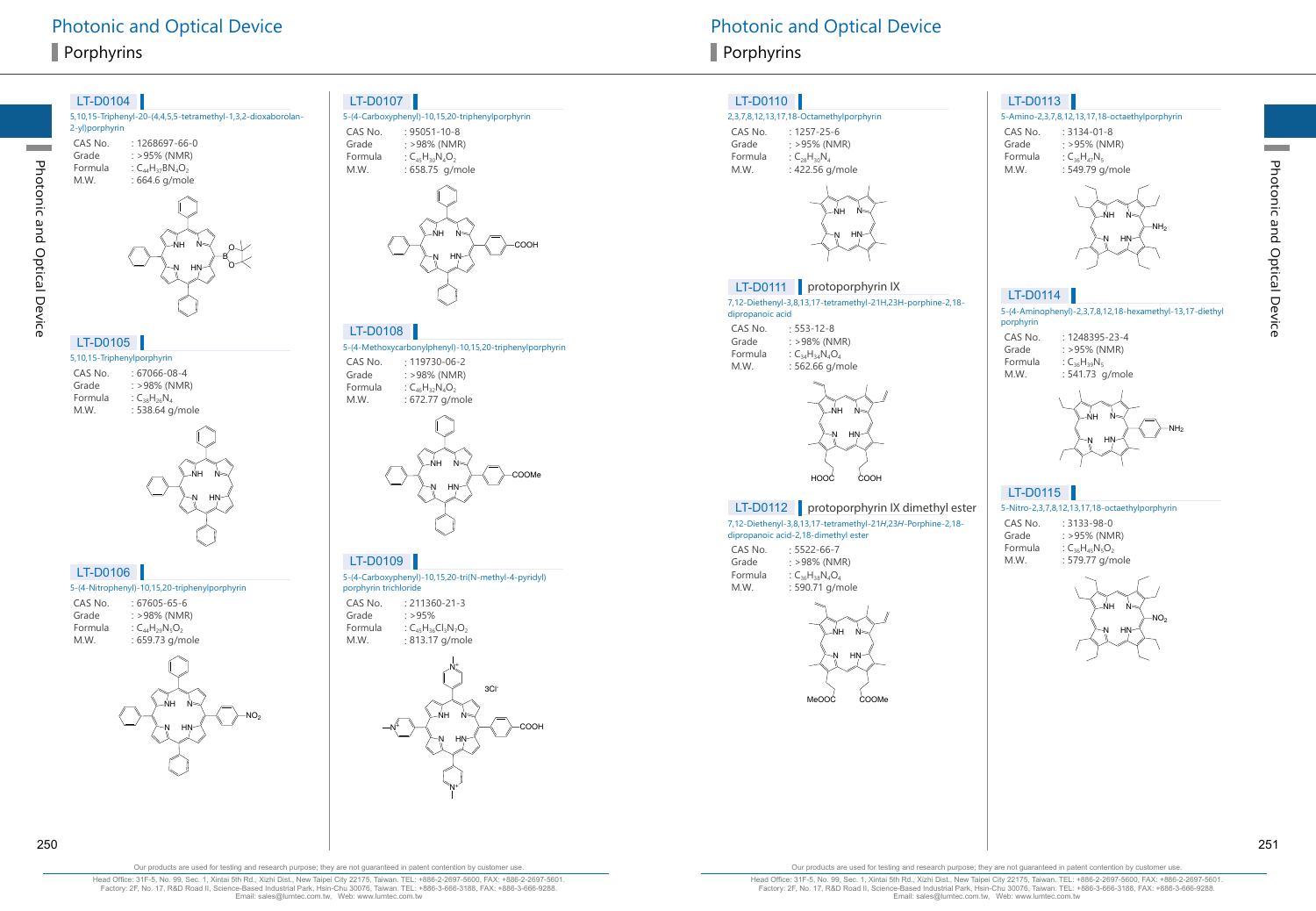Photonic and Optical Device

Photonic and Optical Device

# LT-D0117

5-Phenyl-2,3,7,8,12,13,17,18-octaethylporphyrin CAS No. : 60188-33-2<br>Grade : >98% (NMR Grade  $: >98\%$  (NMR)<br>Formula  $: C_{\Omega}H_{\Omega}N$ . Formula :  $C_{42}H_{50}N_4$ <br>M.W. : 610.87 q : 610.87 g/mole



HN

-NH

N

LT-D0118

|                      | 2,3,7,8,12,13,17,18-Octabromo-5,10,15,20- |
|----------------------|-------------------------------------------|
| tetraphenylporphyrin |                                           |
| CAS No.              | $: 131214 - 86 - 3$                       |
| Grade                | $: >98\%$ (NMR)                           |
| Formula              | : $C_{44}H_{22}Br_{8}N_{4}$               |
| M.W.                 | : 1245.9 g/mole                           |



# LT-D0119  $H_2$ TPBP<br>5, 10, 15, 20-Tetraphenyltetraben

|         | 5,10,15,20-Tetraphenyltetrabenzoporphyrin |
|---------|-------------------------------------------|
| CAS No. | $:80528-89-8$                             |
| Grade   | $: >95\%$ (NMR)                           |
| Formula | : $C_{60}H_{38}N_A$                       |
| M.W.    | : 814.97 g/mole                           |



#### Platium(II) 5,10,15,20-tetraphenyltetrabenzoporphyrin LT-N734 Pt(TPBP)

| CAS No.    | $: 166174 - 05 - 6$           |
|------------|-------------------------------|
| Grade      | $: >96\%$ (HPLC)              |
| Formula    | : $C_{60}H_{36}N_{4}Pt$       |
| M.W.       | : 1008.03 g/mole              |
| UV         | : 430, 610 nm (in THF)        |
| PI         | : 765 nm (in THF)             |
| <b>TGA</b> | : > 320 °C (0.5% weight loss) |
|            |                               |



## LT-D0120 CoOEP

Cobalt(II) 2,3,7,8,12,13,17,18-octaethylporphyrin

CAS No. : 17632-19-8 Grade : >98% (NMR)<br>Formula :  $C_{36}H_{44}CoN_{4}$ Formula  $C_{36}H_{44}CoN_4$ <br>M.W.  $: 591.69$  g/m : 591.69 g/mole



#### LT-D0121 PdTPP

#### Palladium(II) 5,10,15,20-tetraphenylporphyrin

CAS No. : 14187-13-4<br>Grade : >98% (NMF Grade : >98% (NMR)<br>Formula :  $C_{44}H_{28}N_{4}Pd$ Formula :  $C_{44}H_{28}N_{4}Pd$ <br>M.W. : 719.14 g/m  $: 719.14$  g/mole



## LT-D0122 CuTPP

#### Copper(II) 5,10,15,20-tetraphenylporphyrin

CAS No. : 14172-91-9<br>Grade : >98% (NMF Grade  $: >98\%$  (NMR)<br>Formula  $: C_{44}H_{28}CuN_4$ Formula  $C_{44}H_{28}CuN_4$ <br>M.W. : 676.27 g/m : 676.27 g/mole



#### LT-D0123

Gallium(III) 2,3,7,8,12,13,17,18-octaethylporphyrin chloride

CAS No. : 87607-70-3<br>Grade : >98% (NMF Grade : >98% (NMR)<br>Formula : C<sub>26</sub>H<sub>44</sub>ClGaN Formula  $C_{36}H_{44}ClGaN$ <br>M.W.  $: 637.94$  g/mo : 637.94 g/mole



#### LT-D0124

#### Gallium(III) 5,10,15,20-tetraphenylporphyrin chloride

CAS No. : 78833-52-0<br>Grade : >98% (NMR Grade : >98% (NMR)<br>Formula :  $C_{AA}H_{28}CIGaN_{4}$ Formula  $C_{44}H_{28}ClGaN_4$ <br>M.W.  $: 717.9$  g/mole : 717.9 g/mole



# LT-D0125

Indium(III) 2,3,7,8,12,13,17,18-octaethylporphyrin chloride

| CAS No. | $: 32125 - 07 - 8$      |
|---------|-------------------------|
| Grade   | $: >98\%$ (NMR)         |
| Formula | : $C_{36}H_{44}ClINN_4$ |
| M.W.    | : 683.03 g/mole         |



## LT-D0126

Indium(III) 5,10,15,20-tetraphenylporphyrin chloride

| CAS No. | $: 63128 - 70 - 1$                   |
|---------|--------------------------------------|
| Grade   | $: >98\%$ (NMR)                      |
| Formula | : $C_{44}H_{28}ClINN_4$              |
| .       | $\equiv$ $\sim$ $\sim$ $\sim$ $\sim$ |



Formula  $\qquad \qquad : \mathsf{C}_{44}\mathsf{H}_{28}\mathsf{ClInN}_4$ M.W. : 762.99 g/mole

Our products are used for testing and research purpose; they are not guaranteed in patent contention by customer use.

Head Office: 31F-5, No. 99, Sec. 1, Xintai 5th Rd., Xizhi Dist., New Taipei City 22175, Taiwan. TEL: +886-2-2697-5600, FAX: +886-2-2697-5601. Factory: 2F, No. 17, R&D Road II, Science-Based Industrial Park, Hsin-Chu 30076, Taiwan. TEL: +886-3-666-3188, FAX: +886-3-666-9288. Email: sales@lumtec.com.tw, Web: www.lumtec.com.tw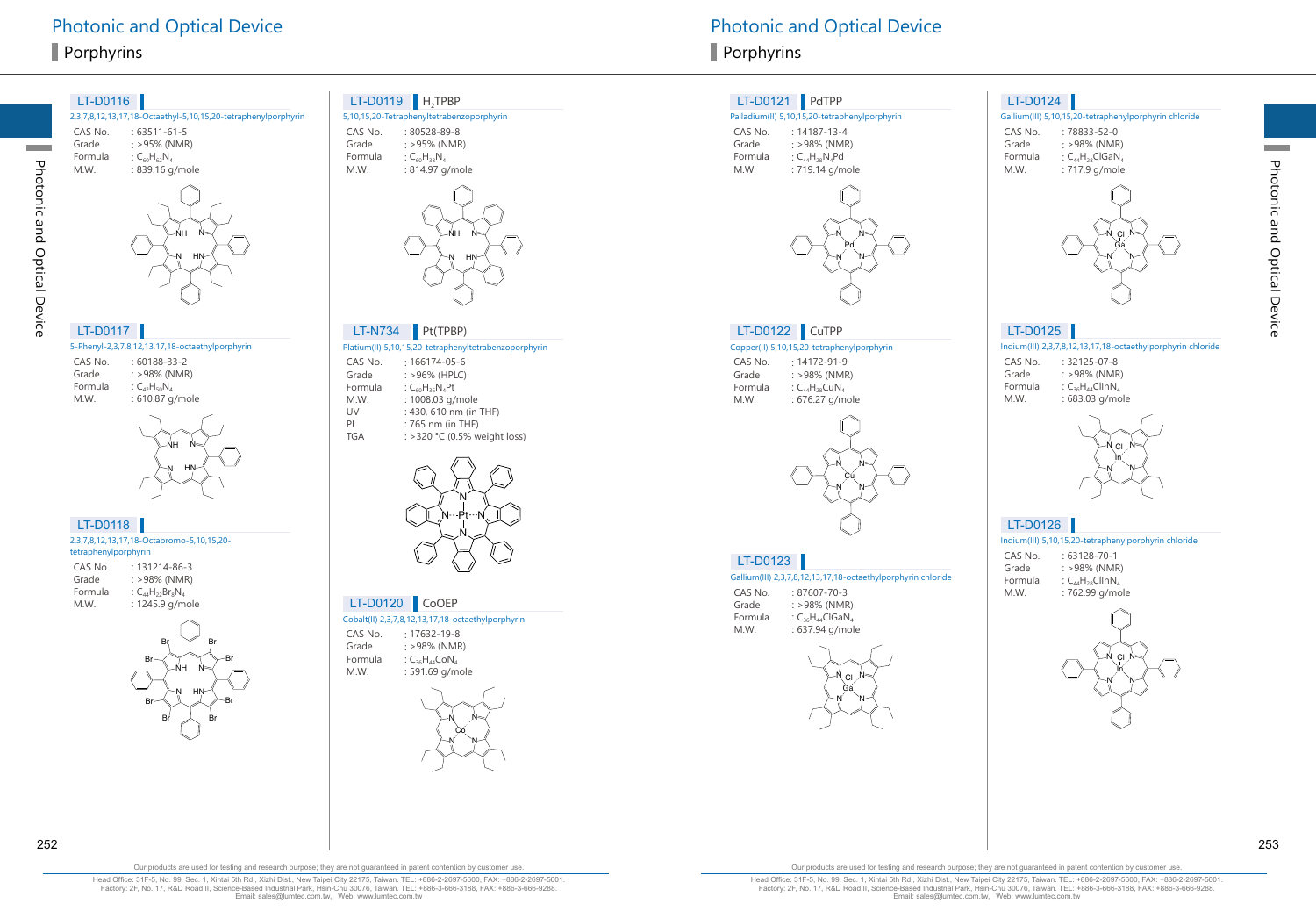# Photonic and Optical Device Porphyrins

| <b>LT-N752</b>     | PtOEP                                                                  |
|--------------------|------------------------------------------------------------------------|
|                    | Platinum(II) octaethylporphine                                         |
| CAS No.<br>Grade   | : 31248-39-2<br>: >95% (HPLC)                                          |
| Formula            | : $C_{36}H_{44}N_{4}Pt$                                                |
| M.W.<br>UV         | : 727.84 g/mole<br>: 389, 534 nm (in CH <sub>2</sub> Cl <sub>2</sub> ) |
| PL                 | : 649 nm (in $CH_2Cl_2$ )                                              |
| <b>TGA</b>         | : >290 °C (5% weight loss)                                             |
|                    | $C_2H_5$<br>$C_2H_5$                                                   |
|                    | $-C2H5$<br>$C_2H_5$                                                    |
|                    |                                                                        |
|                    |                                                                        |
|                    | $\mathsf{C_2H_5}$<br>$C_2H_5$                                          |
|                    | $\mathrm{\dot{C}_2H_5}$<br>$C_2H_5$                                    |
| LT-S9044           | ΒP                                                                     |
| Tetrabenzoporphine |                                                                        |
| CAS No.            | : 52952-31-5                                                           |
| Grade              | : Sublimed product                                                     |
| Formula            | : $C_{36}H_{22}N_4$                                                    |
| M.W.               | : 510.59 g/mole                                                        |
| <b>TGA</b>         | : >200 °C (0.5% weight loss)                                           |
|                    | /<br>NH<br>Ń<br>HN                                                     |
| K0485              |                                                                        |
| CAS No.            | 5,15-Bis[3,5-di(tert-butyl)phenyl]porphyrin<br>$: 173613 - 63 - 3$     |
| Grade              | : >97% (HPLC)                                                          |
| Formula            | : $C_{48}H_{54}N_4$                                                    |
| M.W.               | : 686.97 g/mole                                                        |
|                    |                                                                        |
|                    | ŃH                                                                     |
|                    |                                                                        |
|                    |                                                                        |
|                    |                                                                        |
|                    |                                                                        |
|                    |                                                                        |
|                    |                                                                        |

Photonic and Optical Device Photonic and Optical Device

a a

254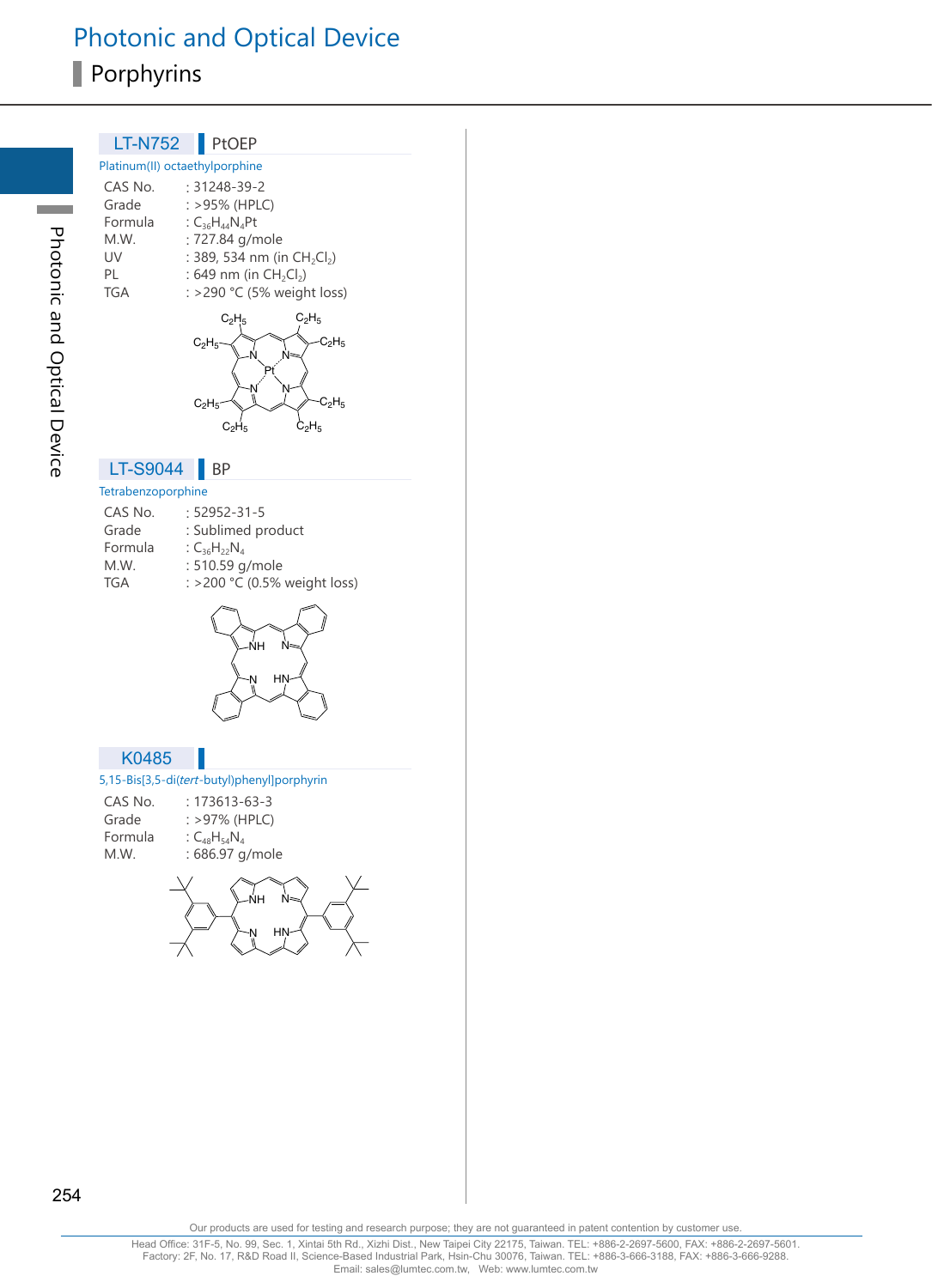# Photonic and Optical Device Phthalocyanines



Our products are used for testing and research purpose; they are not guaranteed in patent contention by customer use.

255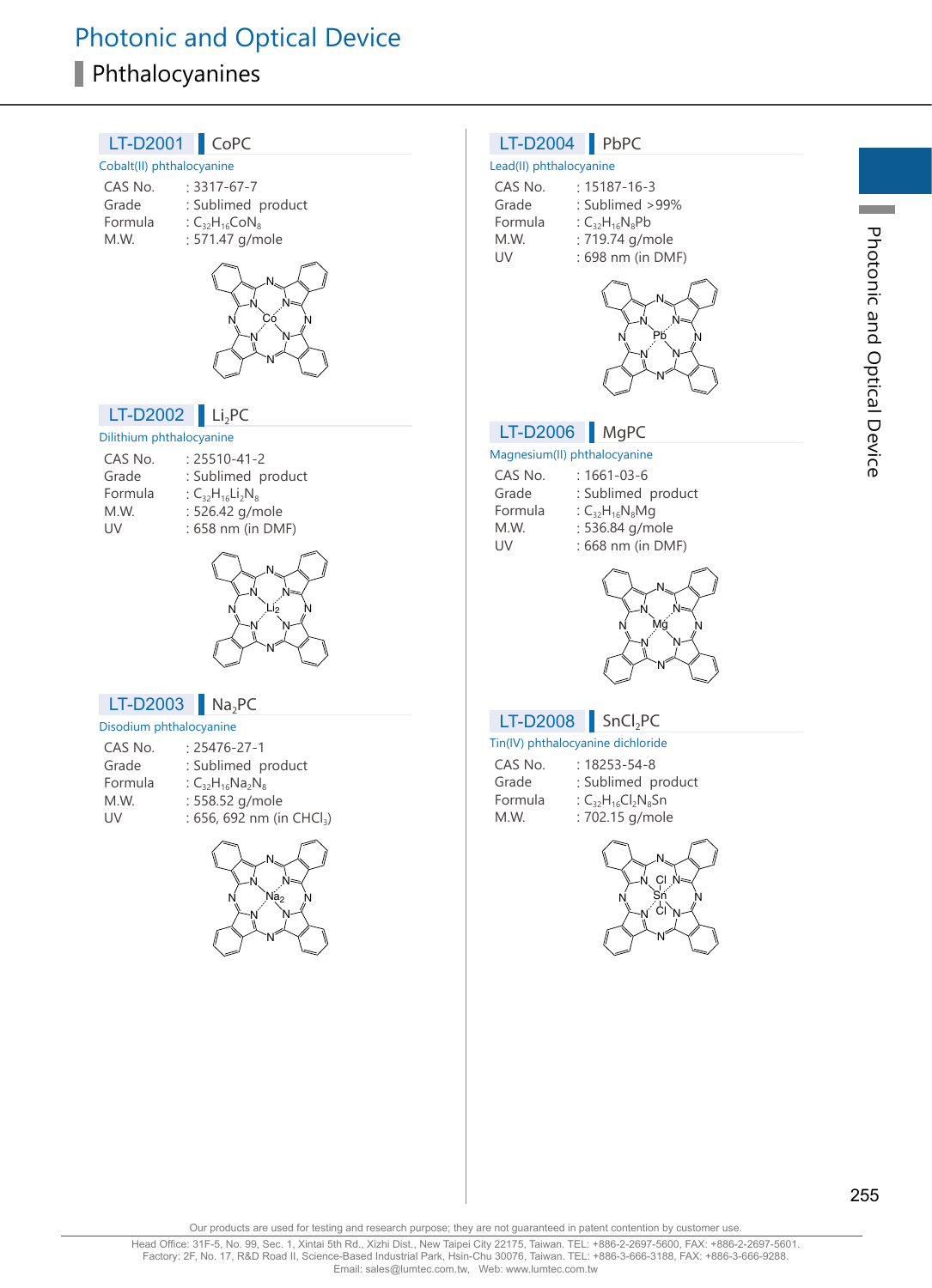

N N

N N Çų

 $(H_3C)_3C$ 

N

 $\mathrm{C}(\mathrm{CH}_3)_3$ 

#### LT-D2012

Phthalocyanine tetrasulfonic acid CAS No. : 33308-41-7 Grade : >96% (with isomers) Formula :  $C_{32}H_{18}N_8O_{12}S_4$ 



#### LT-D2013

Zinc(II) phthalocyanine tetrasulfonic acid CAS No. : 61586-86-5 Grade : >96% (with isomers) Formula :  $C_{32}H_{16}N_8O_{12}S_4Zn$ : 898.19 g/mole



#### LT-D2014

Aluminum(III) phthalocyanine chloride tetrasulfonic acid CAS No. : 100180-30-1

Grade : >96% (with isomers) Formula :  $C_{32}H_{16}$ AlClN $_8O_{12}S_4$ M.W. : 895.21 g/mole



## LT-D2015  $\blacksquare$  SmPC<sub>2</sub>

#### Bis{2(3),9(10),16(17),23(24)-tetrakis-(3,4-phenyl)-

phthalocyaninato}samarium(III) CAS No. : 82800-48-4 Grade : >99% Formula :  $C_{64}H_{32}N_{16}Sm$ M.W. : 1175.41 g/mole



### LT-D2016 [OH]<sub>8</sub>ZnPC

2,3,9,10,16,17,23,24-Octahydroxy-phthalocyaninato zinc(II)

| CAS No.<br>Grade | $: 121322 - 70 - 1$<br>$\cdot$ >95% |
|------------------|-------------------------------------|
| Formula          | : $C_{32}H_{16}N_8O_8Zn$            |
| M.W.             | : 705.93 g/mole                     |



### LT-D2017

Iron(II) 1,8,15,22-tetraamino-phthalocyanine Grade : >95% Formula :  $C_{32}H_{20}$ FeN $_{12}$ M.W. : 628.43 g/mole



#### LT-D2018

#### Cobalt(II) 1,8,15,22-tetraamino-phthalocyanine

CAS No. : 77135-78-5 Grade : >95% Formula :  $C_{32}H_{20}$ CoN<sub>12</sub> M.W. : 631.51 g/mole



#### LT-D2019

#### Nickel(II) 2,9,16,23-tetraamino-phthalocyanine CAS No. : 27680-33-7

Grade : >95% Formula :  $C_{32}H_{20}N_{12}Ni$ M.W. : 631.27 g/mole



#### LT-D2020

Cobalt(II) 2,9,16,23-tetraamino-phthalocyanine

| CAS No. | $: 203860 - 42 - 8$      |
|---------|--------------------------|
| Grade   | : >95%                   |
| Formula | : $C_{32}H_{20}CoN_{12}$ |
| M.W.    | : 631.51 g/mole          |



#### Iron(II) 2,9,16,23-tetraamino-phthalocyanine

CAS No. : 95100-27-9 Grade : >95% Formula :  $C_{32}H_{20}$ FeN $_{12}$ M.W. : 628.43 g/mole



Photonic and Optical Device

Photonic and Optical Device

Our products are used for testing and research purpose; they are not guaranteed in patent contention by customer use

Head Office: 31F-5, No. 99, Sec. 1, Xintai 5th Rd., Xizhi Dist., New Taipei City 22175, Taiwan. TEL: +886-2-2697-5600, FAX: +886-2-2697-5601. Factory: 2F, No. 17, R&D Road II, Science-Based Industrial Park, Hsin-Chu 30076, Taiwan. TEL: +886-3-666-3188, FAX: +886-3-666-9288. Email: sales@lumtec.com.tw, Web: www.lumtec.com.tw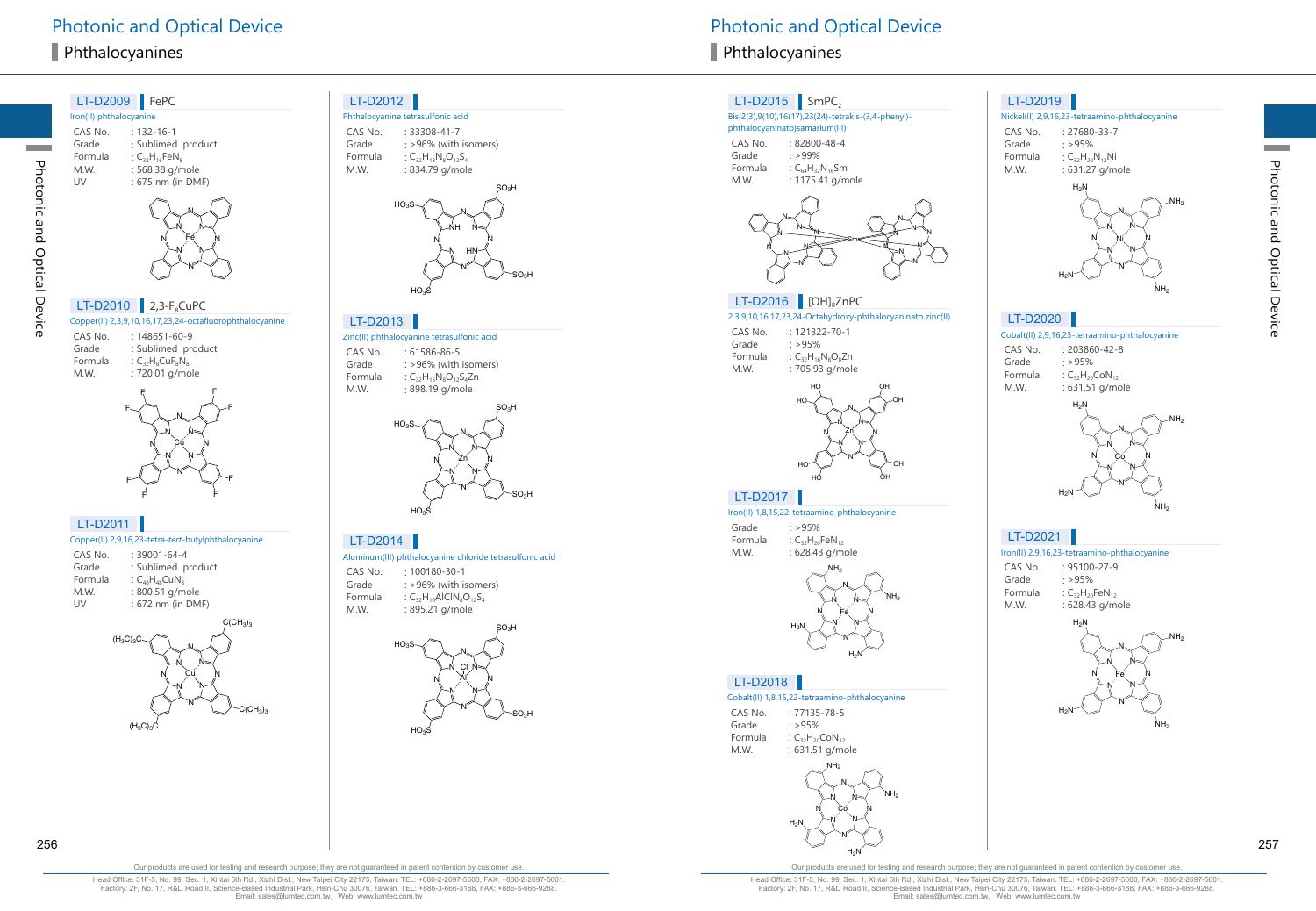



2

#### LT-D2025

Zinc(II) 2,9,16,23-tetra(t-butyl)phthalocyanine CAS No. : 39001-65-5 : >95%



## LT-D2026

Iron(II) 2,9,16,23-tetracarboxy-phthalocyanine

: >95% Formula :  $C_{36}H_{16}$ Fe $N_8O_8$ : 744.41 g/mole



#### Nickel(II) phthalocyanine LT-D2027 NiPC

: 14055-02-8 : Sublimed >99% :  $C_{32}H_{16}N_8Ni$ : 571.22 g/mole



Photonic and Optical Device **Photonic and Optical Device** Photonic and Optical Device

#### LT-E201 CuPC

| Copper(II) phthalocyanine |                                                     |
|---------------------------|-----------------------------------------------------|
| CAS No.                   | $: 147 - 14 - 8$                                    |
| Grade                     | : Sublimed >99%                                     |
| Formula                   | : $C_{32}H_{16}CuN_8$                               |
| M.W.                      | : 576.08 g/mole                                     |
| UV                        | : 345, 631 nm (in CH <sub>2</sub> Cl <sub>2</sub> ) |
| PL                        | : 404 nm (film)                                     |
| <b>TGA</b>                | : >430°C (0.5% weight loss)                         |
|                           |                                                     |



#### Titanium oxide phthalocyanine LT-E206 TiOPC

| CAS No.    | $: 26201 - 32 - 1$                                 |
|------------|----------------------------------------------------|
| Grade      | : Sublimed >99%                                    |
| Formula    | : $C_{32}H_{16}N_8$ OTi                            |
| M.W.       | : 576.39 g/mole                                    |
| UV         | : 349,692 nm (in CH <sub>2</sub> Cl <sub>2</sub> ) |
| PL         | : 392 (in film)                                    |
| <b>TGA</b> | :> 440°C (0.5% weight loss)                        |



## LT-N219 PtPC

| Phthalocyanine platinum |                                                     |  |
|-------------------------|-----------------------------------------------------|--|
| CAS No.                 | $: 14075 - 08 - 2$                                  |  |
| Grade                   | : Sublimed >99% (TGA)                               |  |
| Formula                 | : $C_{32}H_{16}N_{8}Pt$                             |  |
| M.W.                    | : 707.6 g/mole                                      |  |
| UV                      | : 228, 270 nm (in CH <sub>2</sub> Cl <sub>2</sub> ) |  |
| PL                      | : 372.5 nm (in $CH_2Cl_2$ )                         |  |
| <b>TGA</b>              | : >460°C (0.5% weight loss)                         |  |
|                         |                                                     |  |



#### Phthalocyanine LT-N222 **H**<sub>2</sub>PC

| r i ili i divcydi ili ie |                             |
|--------------------------|-----------------------------|
| CAS No.                  | $: 574 - 93 - 6$            |
| Grade                    | : Sublimed product          |
| Formula                  | $:C_{32}H_{18}N_{8}$        |
| M.W.                     | : 514.54 g/mole             |
| UV                       | : 279,693 nm (in $C_6H_6$ ) |
| PL                       | : 418 nm (in $C_6H_6$ )     |
| <b>TGA</b>               | : >350°C (0.5% weight loss) |
|                          |                             |



## LT-S906 ZnPC

#### Zinc phthalocyanine

| CAS No. | $: 14320 - 04 - 8$        |
|---------|---------------------------|
| Grade   | $:$ Sublimed $>99\%$      |
| Formula | : $C_{32}H_{16}N_8Zn$     |
| M.W.    | : 577.92 g/mole           |
| PL      | : 534 nm (in $CH_2Cl_2$ ) |
|         |                           |



## $LT-S928$   $F_{16}$ CuPC

Copper(II) 1,2,3,4,8,9,10,11,15,16,17,18,22,23,24,25 hexadecafluoro-29 <sup>H</sup>,31 <sup>H</sup>-phthalocyanine

| CAS No. | $: 14916 - 87 - 1$                          |
|---------|---------------------------------------------|
| Grade   | : Sublimed product                          |
| Formula | : $C_{32}$ CuF <sub>16</sub> N <sub>8</sub> |
| M.W.    | : 863.93 g/mole                             |
| UV      | : 690 nm (in THF)                           |
| TGA     | : >400 °C (0.5% weight loss)                |



**Contract** 

Photonic and Optical Device

Photonic and Optical Device

**Contract** 

Our products are used for testing and research purpose; they are not guaranteed in patent contention by customer use.

Head Office: 31F-5, No. 99, Sec. 1, Xintai 5th Rd., Xizhi Dist., New Taipei City 22175, Taiwan. TEL: +886-2-2697-5600, FAX: +886-2-2697-5601. Factory: 2F, No. 17, R&D Road II, Science-Based Industrial Park, Hsin-Chu 30076, Taiwan. TEL: +886-3-666-3188, FAX: +886-3-666-9288. Email: sales@lumtec.com.tw, Web: www.lumtec.com.tw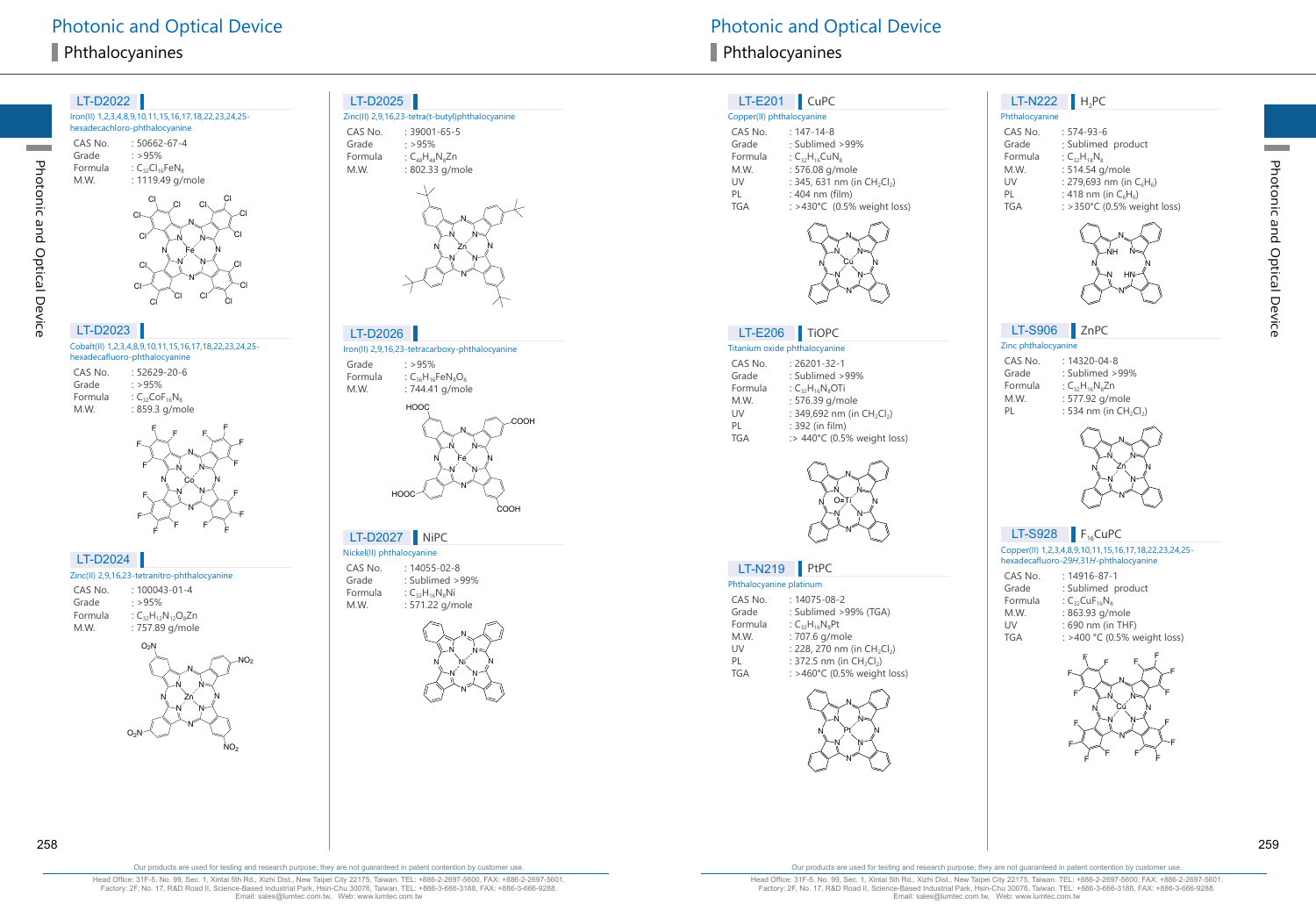Photonic and Optical Device

Photonic and Optical Device

|                  | LT-S943 SubPC                                              |
|------------------|------------------------------------------------------------|
|                  | Boron subphthalocyanine chloride                           |
| CAS No.          | $: 36530 - 06 - 0$                                         |
| Grade            | : Sublimed > 99%                                           |
| Formula<br>M.W.  | : $C_{24}H_{12}BN_6Cl$<br>: 430.66 g/mole                  |
| UV               | : 565 nm (in DMF)                                          |
| PL               | : 577 nm (in DMF)                                          |
| <b>TGA</b>       | : > 340 °C (0.5% weight loss)                              |
|                  |                                                            |
| <b>LT-S947</b>   | SubNC                                                      |
|                  | Boron sub-2,3-naphthalocyanine chloride                    |
| CAS No.<br>Grade | : 142710-56-3<br>: Sublimed >99%                           |
| Formula          | : $C_{36}H_{18}BCIN_6$                                     |
| M.W.             | : 580.83 g/mole                                            |
| UV<br><b>TGA</b> | : 658 nm (in $CH_2Cl_2$ )<br>: > 370 °C (0.5% weight loss) |
|                  |                                                            |
|                  |                                                            |
|                  | LT-S962   CuNC                                             |
|                  | Copper(II) 2,3-naphthalocyanine                            |
| CAS No.          | : 33273-09-5                                               |
| Grade<br>Formula | : Sublimed >99% (TGA)<br>: $C_{48}H_{24}CuN_8$             |
| M.W.             | : 776.30 g/mole                                            |
| UV               | : 681 nm (in CH <sub>2</sub> Cl <sub>2</sub> )             |
| <b>TGA</b>       | : >430 °C (0.5% weight loss)                               |
|                  |                                                            |

N<br>N N

Cu

N

N

N N

#### LT-S9025 AlPCCI

Aluminum phthalocyanine chloride CAS No. : 14154-42-8

Grade : Sublimed >99% Formula :  $C_{32}H_{16}$ AlCIN $_8$ : 574.97 g/mole : 675 nm (in DMF)

M.W.

UV



#### LT-S9053 VOPC

Oxyvanadium phthalocyanine CAS No. : 13930-88-6 Grade : Sublimed product Formula :  $C_{32}H_{16}N_8$ OV M.W. : 579.47 g/mole UV



#### LT-S9086 SnPC

Tin(II) phthalocyanine CAS No. : 15304-57-1 Grade : Sublimed product Formula :  $C_{32}H_{16}N_8$ Sn M.W. : 631.25 g/mole



## $LT-S9171$   $F_4ZnPC$

#### Zinc(II)-1,8,15,22-tetrafluoro-29 H,31 H-phthalocyanine, mixture of isomers

| CAS No.    | : 1120355-28-3                   |
|------------|----------------------------------|
|            |                                  |
| Grade      | : Sublimed >99%                  |
| Formula    | : $C_{32}H_{12}F_4N_8Zn$         |
| M.W.       | : 649.89 g/mole                  |
| UV         | : 681 nm (in CHCl <sub>3</sub> ) |
| <b>TGA</b> | : >250 °C (0.5% weic             |



#### $LT-S9172$   $F_8ZnPC$

Zinc(II)-2,3,9,10,16,17,23,24-octafluoro-29 <sup>H</sup>,31 H phthalocyanine

| CAS No. | $:676519-80-5$                |
|---------|-------------------------------|
| Grade   | : Sublimed >99%               |
| Formula | : $C_{32}H_8F_8N_8Zn$         |
| M.W.    | : 721.86 g/mole               |
| UV      | : 338, 656 nm (in DMF)        |
| TGA     | : > 300 °C (0.5% weight loss) |
|         |                               |



#### LT-S9176 InClPC

#### Indium(III) phthalocyanine chloride

| CAS No.    | $: 19631 - 19 - 7$                    |
|------------|---------------------------------------|
| Grade      | : Sublimed >99%                       |
| Formula    | : $C_{32}H_{16}ClINR_8$               |
| M.W.       | : 662.79 g/mole                       |
| UV         | : 358, 683 nm (in CHCl <sub>3</sub> ) |
| <b>TGA</b> | : >300 °C (0.5% weight loss)          |



# $LT$ -S9177 F<sub>16</sub>FePC

Iron(II) 1,2,3,4,8,9,10,11,15,16,17,18,22,23,24,25 hexadecafluoro-29 H,31 H-phthalocyanine

| CAS No.    | $: 23844 - 93 - 1$           |
|------------|------------------------------|
| Grade      | : Sublimed >99%              |
| Formula    | : $C_{32}F_{16}FeN_8$        |
| M.W.       | : 856.22 g/mole              |
| UV         | : 333, 627 nm (in Acetone)   |
| <b>TGA</b> | : >300 °C (0.5% weight loss) |



# $LT-S9180$  SnNCCI<sub>2</sub>

Tin(IV) 2,3-naphthalocyanine dichloride

| CAS No. | $: 26857 - 61 - 4$           |
|---------|------------------------------|
| Grade   | : Sublimed product           |
| Formula | : $C_{48}H_{24}Cl_2N_8Sn$    |
| M.W.    | : 902.37 g/mole              |
| TGA     | : >300 °C (0.5% weight loss) |
|         |                              |



## LT-S9182 SnNC

Tin(II) 2,3-naphthalocyanine CAS No. : 110479-58-8

- Grade : Sublimed product Formula :  $C_{48}H_{24}N_8$ Sn M.W. : 831.47 g/mole
- TGA : >300 °C (0.5% weight loss)



Head Office: 31F-5, No. 99, Sec. 1, Xintai 5th Rd., Xizhi Dist., New Taipei City 22175, Taiwan. TEL: +886-2-2697-5600, FAX: +886-2-2697-5601. Factory: 2F, No. 17, R&D Road II, Science-Based Industrial Park, Hsin-Chu 30076, Taiwan. TEL: +886-3-666-3188, FAX: +886-3-666-9288. Email: sales@lumtec.com.tw, Web: www.lumtec.com.tw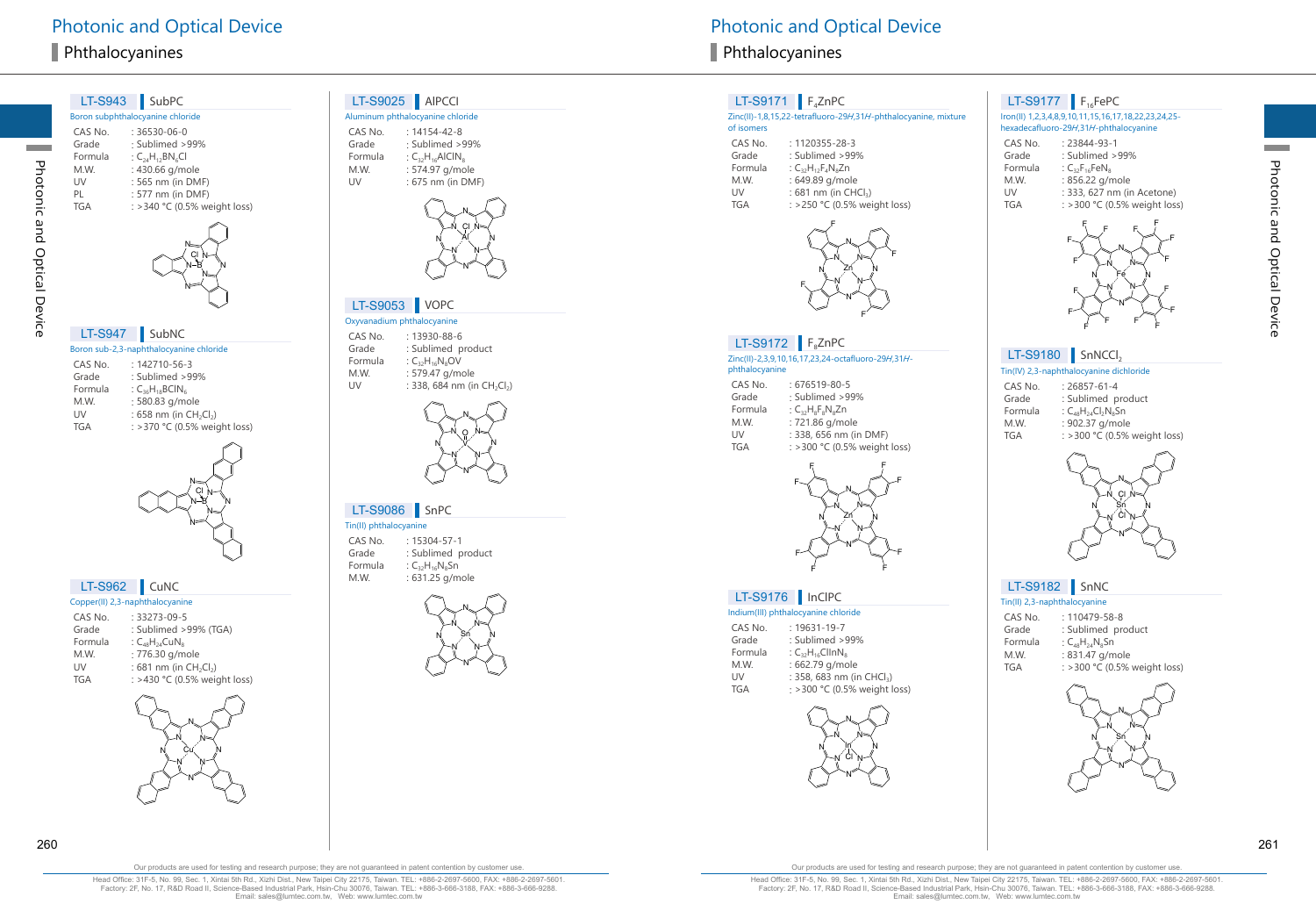# Photonic and Optical Device\_Dyes Near-Infrared (NIR) Dyes

| LT-D1237   HIDC iodide                                       | LT-D1249   IR-786 perc                                          |
|--------------------------------------------------------------|-----------------------------------------------------------------|
| 1,1',3,3,3',3'-Hexamethylindodicarbocyanine iodide           | 2-(2-[2-Chloro-3-([1,3-dihydro-1,3,3                            |
| CAS No.<br>$: 36536 - 22 - 8$                                | 2-ylidene]ethylidene)-1-cyclohexen-                             |
| Grade<br>: >98% (NMR)                                        | trimethylindolium perchlorate                                   |
| Formula<br>: $C_{27}H_{31}IN_2$                              | CAS No.<br>$: 102185 - 03 - 5$                                  |
| M.W.<br>: 510.45 g/mole                                      | Grade<br>: >98% (HPLC)<br>Formula<br>: $C_{32}H_{36}Cl_2N_2O_4$ |
| : 643 nm (in EtOH)<br>UV<br>PL<br>: 670 nm (in EtOH)         | M.W.<br>: 583.55 g/mole                                         |
|                                                              | : 775 nm (in MeO<br>UV                                          |
|                                                              | : 817 nm (in MeO<br>PL                                          |
|                                                              |                                                                 |
|                                                              | CI                                                              |
|                                                              |                                                                 |
| DTTC iodide<br>LT-D1242                                      | ClO <sub>4</sub>                                                |
| 3,3'-Diethylthiatricarbocyanine iodide                       |                                                                 |
| CAS No.<br>$: 3071 - 70 - 3$                                 | LT-D1263<br>IR-820                                              |
| Grade<br>: >98%<br>Formula                                   | 2-[2-[2-Chloro-3-[[1,3-dihydro-1,1-c                            |
| : $C_{25}H_{25}IN_{2}S_{2}$<br>M.W.<br>: 544.51 g/mole       | 2H-benzo[e]indol-2-ylidene]-ethylid                             |
| UV<br>: 761 nm (in EtOH)                                     | ethenyl]-1,1-dimethyl-3-(4-sulfobuty                            |
| : 813 nm (in EtOH)<br>PL                                     | hydroxide inner salt, sodium salt                               |
|                                                              | : 172616-80-7<br>CAS No.<br>$: >80\%$ (NMR)<br>Grade            |
|                                                              | : $C_{46}H_{50}CIN_2NaO_6S$<br>Formula                          |
|                                                              | : 849.47 g/mole<br>M.W.                                         |
|                                                              | : 820 nm (in MeO<br>UV                                          |
| LT-D1243<br>Indocyanine green                                |                                                                 |
| Sodium 2-(7-(3,3-dimethyl-1-(4-sulfonatobutyl)benz(e)        |                                                                 |
| indolin-2-ylidene)hepta-1,3,5-trien-1-yl)-3,3-dimethyl-1-(4- | ĊI                                                              |
| sulfonatobutyl)benz[e]indolinium                             |                                                                 |
| CAS No.<br>$: 3599 - 32 - 4$                                 |                                                                 |
| Grade<br>$: >90\%$ (NMR)                                     |                                                                 |
| Formula<br>: $C_{43}H_{47}N_2NaO_6S_2$                       |                                                                 |
| M.W.<br>: 774.96 g/mole<br>: 795 nm (in DMSO)<br>UV          |                                                                 |
| : 832 nm (in DMSO)<br>PL                                     |                                                                 |
|                                                              |                                                                 |
|                                                              |                                                                 |
|                                                              |                                                                 |
|                                                              |                                                                 |
|                                                              |                                                                 |
| o                                                            |                                                                 |
| O NaO O                                                      |                                                                 |
| <b>LT-D1248</b><br>$\parallel$ IR-786                        |                                                                 |
| 2-[2-[2-Chloro-3-[(1,3-dihydro-1,3,3-trimethyl-2H-indol-     |                                                                 |
| 2-ylidene) ethylidene]-1-cyclohexen-1-yl]ethenyl]-1,3,3-     |                                                                 |
| trimethylindolium iodide                                     |                                                                 |
| CAS No.<br>: 56289-67-9                                      |                                                                 |
| Grade<br>: >98% (NMR)                                        |                                                                 |
| Formula<br>: $C_{32}H_{36}CIII_{2}$                          |                                                                 |
| M.W.<br>: 611.02 g/mole                                      |                                                                 |
| UV<br>: 775 nm (in MeOH)<br>PL<br>: 817 nm (in MeOH)         |                                                                 |
|                                                              |                                                                 |
| СI                                                           |                                                                 |
|                                                              |                                                                 |
| I.                                                           |                                                                 |
|                                                              |                                                                 |

#### :hlorate

-trimethyl-2H-indol--1-yl]ethenyl)-1,3,3-

| CAS No. | $: 102185 - 03 - 5$        |
|---------|----------------------------|
| Grade   | : >98% (HPLC)              |
| Formula | : $C_{32}H_{36}Cl_2N_2O_4$ |
| M.W.    | : 583.55 g/mole            |
| UV      | : 775 nm (in MeOH)         |
| PL      | : 817 nm (in MeOH)         |
|         |                            |



dimethyl-3-(4-sulfobutyl)dene]-1-cyclohexen-1-yl]yl)-1H-benzo[e]indolium

| CAS No. | $: 172616 - 80 - 7$           |
|---------|-------------------------------|
| Grade   | $: >80\%$ (NMR)               |
| Formula | : $C_{46}H_{50}CIN_2NaO_6S_2$ |
| M.W.    | : 849.47 g/mole               |
| UV      | : 820 nm (in MeOH)            |



Our products are used for testing and research purpose; they are not guaranteed in patent contention by customer use.

262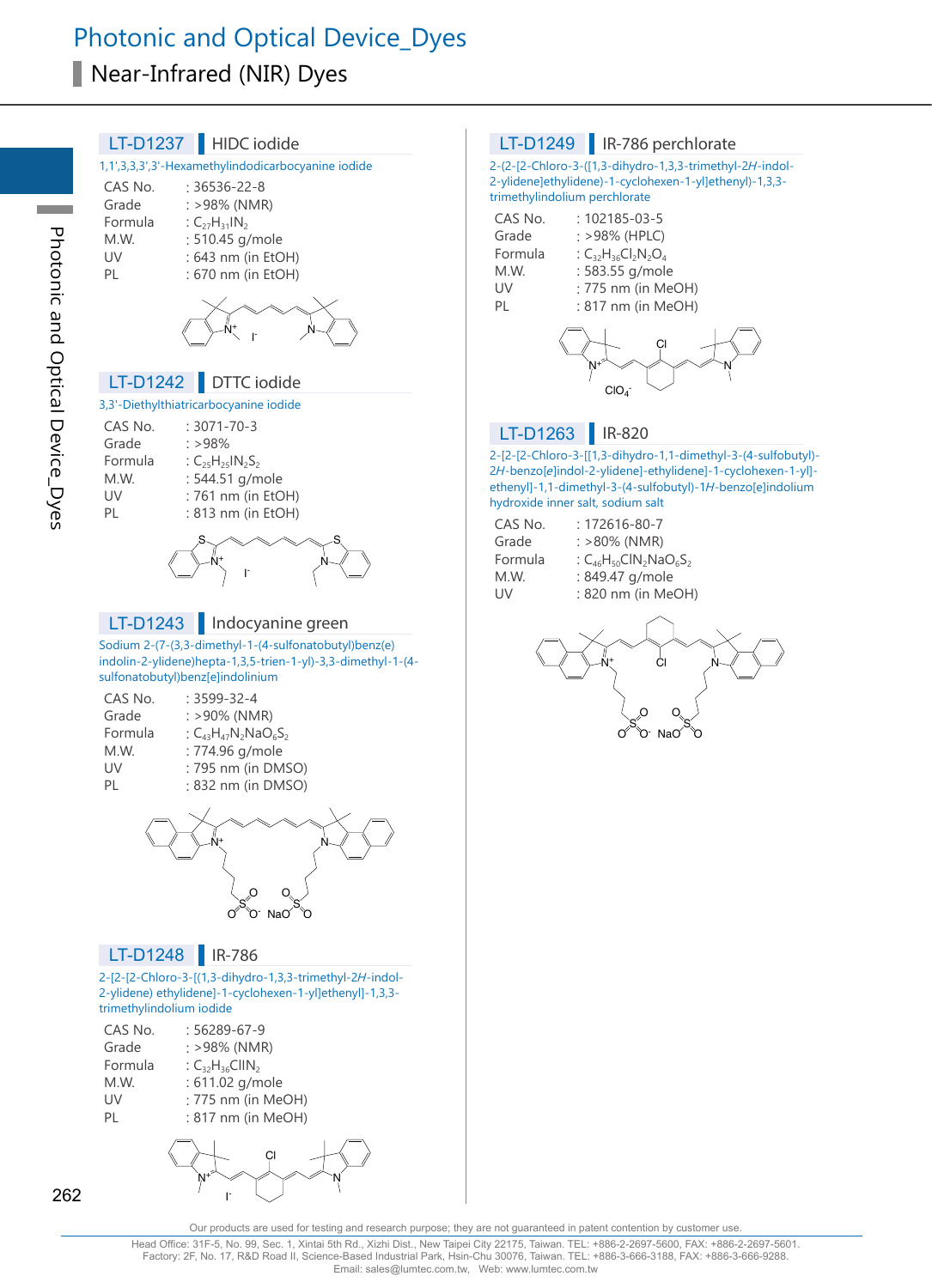# Photonic and Optical Device\_Dyes Photochromic Dyes



263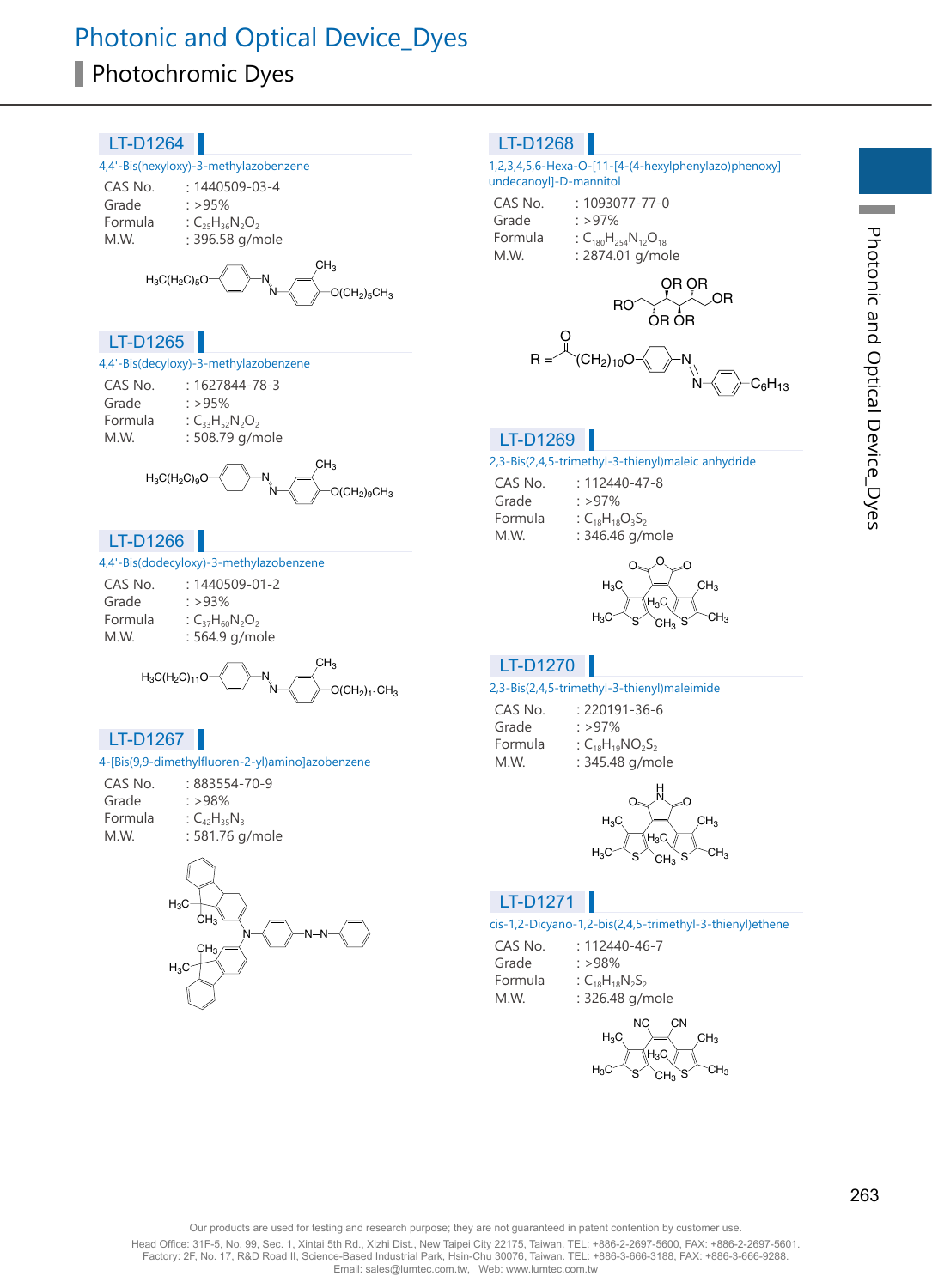



2,2'-Bis(2-chlorophenyl)-4,4',5,5'-tetraphenyl-1,2'-biimidazole

|          |    | CH <sub>3</sub> |                                                                                                                    |
|----------|----|-----------------|--------------------------------------------------------------------------------------------------------------------|
| LT-D1275 |    |                 |                                                                                                                    |
|          |    |                 |                                                                                                                    |
|          |    |                 |                                                                                                                    |
|          |    |                 |                                                                                                                    |
|          |    |                 |                                                                                                                    |
|          |    |                 |                                                                                                                    |
|          | CI |                 |                                                                                                                    |
|          |    | $: >99\%$       | $H_3C$<br>2,2'-Bis(2-chlorophenyl)-4,4',5,5'-tetraph<br>$:7189-82-4$<br>: $C_{42}H_{28}Cl_2N_4$<br>: 659.61 g/mole |



#### LT-D1276

2,3-Dihydro-2-spiro-4'-[8'-aminonaphthalen-1'(4'H)-one] perimidine (contains o-form) CAS No. : 851768-63-3 Grade : >98% Formula :  $C_{20}H_{15}N_3O$ M.W. : 313.36 g/mole



2,3-Dihydro-2-spiro-7'-[8'-imino-7',8'-dihydronaphthalen-1' amine]perimidine LT-D1277

CAS No. : 851768-62-2 Grade  $: >97\%$ Formula :  $C_{20}H_{16}N_4$ : 312.38 g/mole



#### LT-D1278

1',3'-Dihydro-8-methoxy-1',3',3'-trimethyl-6-nitrospiro[2H-1 benzopyran-2,2'-[2H]indole] CAS No. : 1498-89-1 Grade : >97%

Formula :  $C_{20}H_{20}N_2O_4$ M.W. : 352.38 g/mole



2

LT-D1279

1-(2-Hydroxyethyl)-3,3-dimethylindolino-6' nitrobenzopyrylospiran CAS No. : 16111-07-2 Grade : >93% Formula :  $C_{20}H_{20}N_2O_4$ M.W. : 352.38 g/mole



Photonic and Optical Device Dyes **Photonic and Optical Device Dyes** Photonic and Optical Device Dyes

#### LT-D1280

#### 1,3,3-Trimethylindolinobenzopyrylospiran

CAS No. : 1485-92-3 Grade : >98% Formula :  $C_{19}H_{19}NO$ M.W. : 277.37 g/mole



#### LT-D1281

#### 1,3,3-Trimethylindolino-6'-nitrobenzopyrylospiran

CAS No. : 1498-88-0 Grade : >98% Formula :  $C_{19}H_{18}N_2O_3$ M.W. : 322.36 g/mole



#### LT-D1282

1,3,3-Trimethylindolino-6'-bromobenzopyrylospiran

| CAS No. | $: 16650 - 14 - 9$   |
|---------|----------------------|
| Grade   | : >98%               |
| Formula | : $C_{19}H_{18}BrNO$ |
| M.W.    | : 356.26 g/mole      |



#### LT-D1283

|         | 1,3,3-Trimethylindolino-8'-methoxybenzopyrylospiran |
|---------|-----------------------------------------------------|
| CAS No. | $: 13433 - 31 - 3$                                  |
| Grade   | : $>98\%$                                           |

Formula :  $C_{20}H_{21}NO_2$ M.W. : 307.39 g/mole



#### LT-D1284

#### 1,3,3-Trimethylindolino-β-naphthopyrylospiran

| CAS No. | $: 1592 - 43 - 4$  |
|---------|--------------------|
| Grade   | $\cdot$ >98%       |
| Formula | : $C_{23}H_{21}NO$ |
| M.W.    | : 327.43 g/mole    |



#### LT-D1285

1,3,3-Trimethylindolinonaphthospirooxazine

CAS No. : 27333-47-7 Grade : >98% Formula :  $C_{22}H_{20}N_2O$ 

M.W. : 328.42 g/mole



**Contract** 

Our products are used for testing and research purpose; they are not guaranteed in patent contention by customer use

Photonic and Optical Device\_Dyes

Photonic and Optical Device\_Dyes

**Contract**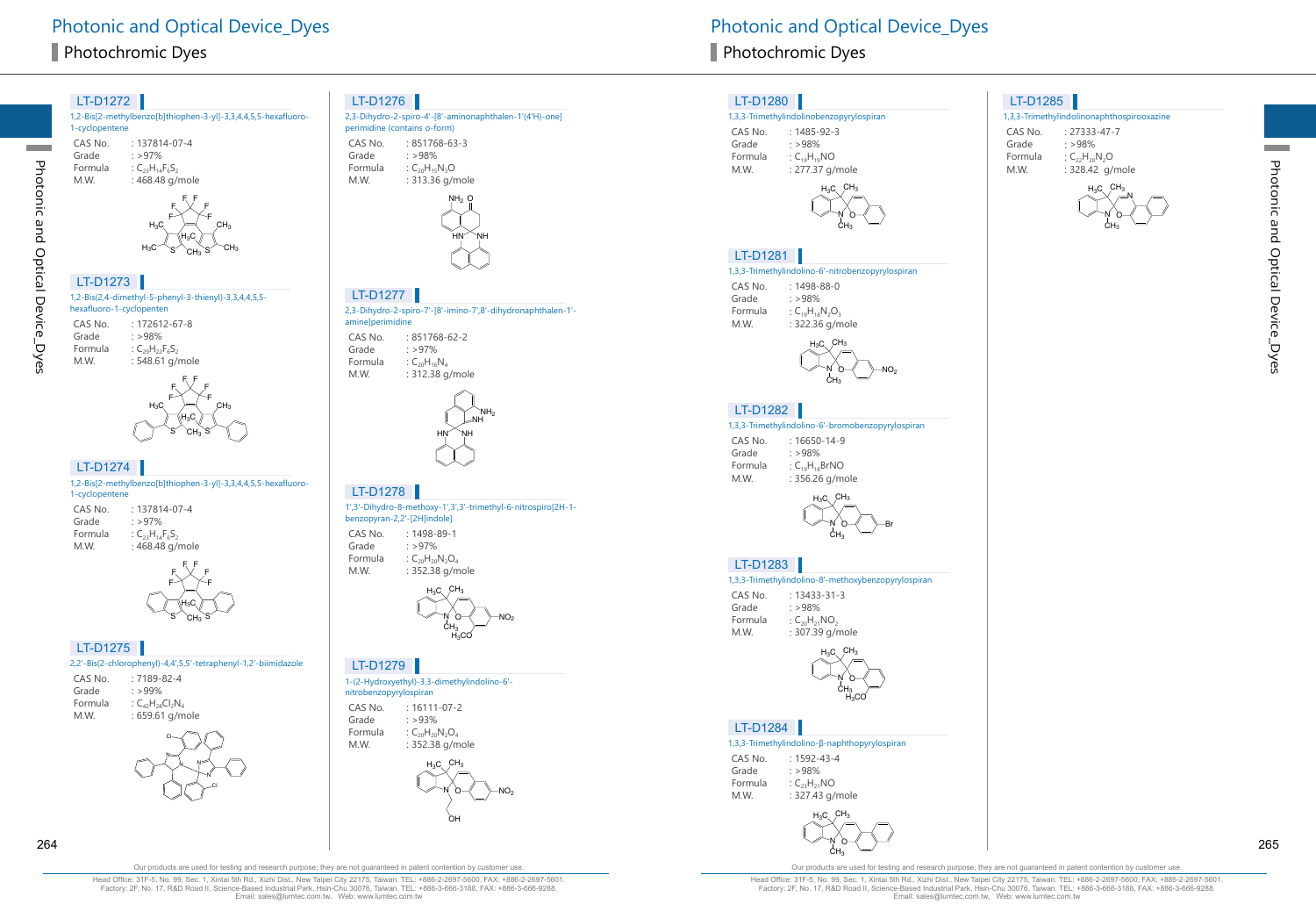$LT$ D<sub>1212</sub>

Photonic and Optical Device\_Dyes

Photonic and Optical Device\_Dyes

**Contract** 

| LI-DIZIJ                          |                                     |
|-----------------------------------|-------------------------------------|
|                                   | 7-Amino-4-methylcoumarin            |
| CAS No.                           | $: 26093 - 31 - 2$                  |
| Grade                             | : >97%                              |
| Formula                           | : $C_{10}H_9NO_2$                   |
| M.W.                              | : 175.19 g/mole                     |
|                                   | CH <sub>3</sub>                     |
|                                   |                                     |
|                                   |                                     |
|                                   | H <sub>2</sub> N                    |
|                                   |                                     |
| LT-D1214                          |                                     |
|                                   | 7-(Ethylamino)-4-methylcoumarin     |
| CAS No.                           | : 28821-18-3                        |
| Grade                             | : >98%                              |
| Formula                           | : $C_{12}H_{13}NO_2$                |
| M.W.                              | : 203.24 g/mole                     |
|                                   | CH <sub>3</sub>                     |
|                                   |                                     |
|                                   | $C_2H_5HN$                          |
|                                   |                                     |
| LT-D1215                          |                                     |
|                                   | 7-(Ethylamino)-4,6-dimethylcoumarin |
|                                   |                                     |
| CAS No.<br>Grade                  | $: 26078 - 25 - 1$<br>: >98%        |
| Formula                           | : $C_{13}H_{15}NO_2$                |
| M.W.                              | : 217.27 g/mole                     |
|                                   | CH <sub>3</sub>                     |
|                                   | $_{\rm H_3C}$                       |
|                                   |                                     |
|                                   | $C_2H_5HN$                          |
|                                   |                                     |
| LT-D1216<br>4-Methylumbelliferone |                                     |
| CAS No.                           |                                     |
| Grade                             | $: 90 - 33 - 5$<br>: >98%           |
| Formula                           | : $C_{10}H_8O_3$                    |
| M.W.                              | : 176.17 g/mole                     |
|                                   |                                     |
|                                   | CH <sub>3</sub>                     |
|                                   | II                                  |
|                                   | НC                                  |
|                                   |                                     |
| LT-D1217                          |                                     |
|                                   | 7-Diethylamino-4-methylcoumarin     |
| CAS No.                           | : 91-44-1                           |
| Grade                             | : >98%                              |
| Formula                           | : $C_{14}H_{17}NO_2$                |
| M.W.                              | : 231.3 g/mole                      |
|                                   | CH <sub>3</sub>                     |
|                                   |                                     |

O

 $(C_2H_5)_2N$   $\vee$   $O$   $O$ 

#### LT-D1218

|         | 7-(Dimethylamino)-4-methylcoumarin |  |
|---------|------------------------------------|--|
| CAS No. | $: 87 - 01 - 4$                    |  |
| Grade   | $.598\%$                           |  |
| Formula | : $C_{12}H_{13}NO_2$               |  |
| M.W.    | : 203.24 g/mole                    |  |



#### LT-D1219

7-(Diethylamino)coumarin CAS No. : 20571-42-0<br>Grade : >98% Grade  $: >98\%$ <br>Formula  $: C_{12}H_{15}$ Formula  $C_{13}H_{15}NO_2$ <br>M.W.  $: 217.27 \text{ a/r}$ : 217.27 g/mole



#### LT-D1220

2,3,5,6,7,9,10,11-Octahydrocyclopenta[4,5]pyrano[2,3-f] pyrido[3,2,1-ij]quinolin-12(1H)-one

CAS No. : 41175-45-5<br>Grade : >98% Grade : >98%<br>Formula : C<sub>19</sub>H<sub>19</sub> Formula  $C_{18}H_{19}NO_2$ <br>M.W. : 281.36 g/r : 281.36 g/mole



#### 9-Ethyl-2,3,6,7-tetrahydro-1H-pyrano[2,3-f]pyrido[3,2,1-j] quinolin-11(5H)-one CAS No. : 41267-76-9<br>Grade : >97%  $: >97\%$ Formula :  $C_{16}H_{17}NO_2$ <br>M.W. : 255.32 g/r : 255.32 g/mole LT-D1221



#### LT-D1222

7-(Diethylamino)-4-(trifluoromethyl)-2H-chromen-2-one CAS No. : 41934-47-8<br>Grade : >96%  $: >96%$ Formula :  $C_{14}H_{14}F_3NO_2$ <br>M.W. : 285.27 a/mo : 285.27 g/mole



#### LT-D1223

#### 7-(Dimethylamino)-4-(trifluoromethyl)-2H-chromen-2-one

CAS No. : 53518-14-2 Grade  $: >97\%$ <br>Formula  $:C_{12}H_{10}$ Formula :  $C_{12}H_{10}F_3NO_2$ <br>M.W. : 257.21 g/m : 257.21 g/mole



#### LT-D1225

#### 7-Amino-4-(trifluoromethyl)-2H-chromen-2-one

CAS No. : 53518-15-3<br>Grade : >97% Grade : >97%<br>Formula : C<sub>10</sub>H<sub>e</sub>F Formula :  $C_{10}H_6F_3NO_2$ <br>M.W. : 229.16 g/m : 229.16 g/mole



#### LT-D1226

2,3,6,7-Tetrahydro-1H-pyrano[2,3-f]pyrido[3,2,1-ij]quinolin-11(5H)-one

CAS No. : 58336-35-9 Grade  $: >97\%$ <br>Formula  $: C_{15}H_{15}$ Formula :  $C_{15}H_{15}NO_2$ <br>M.W. : 241.29 g/i : 241.29 g/mole



#### LT-D1227

#### 7-(Ethylamino)-4-(trifluoromethyl)-2H-chromen-2-one

CAS No. : 52840-38-7<br>Grade : >98% Grade  $: >98\%$ <br>Formula  $:C_{12}H_{10}$ Formula :  $C_{12}H_{10}F_3NO_2$ <br>M.W. : 257.21 g/m : 257.21 g/mole



#### LT-D1228

7-(Ethylamino)-6-methyl-4-(trifluoromethyl)-2H-chromen-2 one

CAS No. : 55804-70-1 Grade  $: >98\%$ <br>Formula  $:C_{13}H_{12}$ Formula  $C_{13}H_{12}F_3NO_2$ <br>M.W.  $: 271.24 \text{ a/m}$ : 271.24 g/mole

#### O O  $\mathsf{CF}_3$  $\rm{C_2H_5HN}$

#### LT-D1229

#### Ethyl 11-oxo-2,3,5,6,7,11-hexahydro-1H-pyrano[2,3-f] pyrido[3,2,1-ij]quinoline-10-carboxylate

CAS No. : 55804-66-5<br>Grade : >98% Grade : >98%<br>Formula : C<sub>19</sub>H<sub>19</sub> Formula :  $C_{18}H_{19}NO_4$ <br>M.W. : 313.35 g/n : 313.35 g/mole



## LT-D1230

2,3,6,7-Tetrahydro-10-(3-pyridyl)-1H,5H,11H-[1] benzopyrano[6,7,8-ij]quinolizin-11-one

- CAS No. : 87349-92-6<br>Grade : >98%
- Grade : >98%<br>Formula : C<sub>20</sub>H<sub>12</sub> Formula  $C_{20}H_{18}N_2O_2$ <br>M.W. : 308.37 g/n





#### LT-D1231

3-(Benzo[d]thiazol-2-yl)-7-(diethylamino)-2H-chromen-2-one

CAS No. : 38215-36-0<br>Grade : > 98% Grade  $: >98\%$ <br>Formula  $:C_{20}H_{18}$ Formula :  $C_{20}H_{18}N_2O_2S$ <br>M.W. : 350.44 g/mc : 350.44 g/mole



#### LT-D1286

3-(2-Benzimidazolyl)-7-(diethylamino)coumarin

 $CAS No. 27425-55-4$ Grade : >98% Formula :  $C_{20}H_{19}N_3O_2$ <br>M.W. : 333.39 g/m : 333.39 g/mole



Head Office: 31F-5, No. 99, Sec. 1, Xintai 5th Rd., Xizhi Dist., New Taipei City 22175, Taiwan. TEL: +886-2-2697-5600, FAX: +886-2-2697-5601. Factory: 2F, No. 17, R&D Road II, Science-Based Industrial Park, Hsin-Chu 30076, Taiwan. TEL: +886-3-666-3188, FAX: +886-3-666-9288. Email: sales@lumtec.com.tw, Web: www.lumtec.com.tw

Our products are used for testing and research purpose; they are not guaranteed in patent contention by customer use.

Head Office: 31F-5, No. 99, Sec. 1, Xintai 5th Rd., Xizhi Dist., New Taipei City 22175, Taiwan. TEL: +886-2-2697-5600, FAX: +886-2-2697-5601. Factory: 2F, No. 17, R&D Road II, Science-Based Industrial Park, Hsin-Chu 30076, Taiwan. TEL: +886-3-666-3188, FAX: +886-3-666-9288.<br>Email: sales@lumtec.com.tw, Web: www.lumtec.com.tw

**Contract**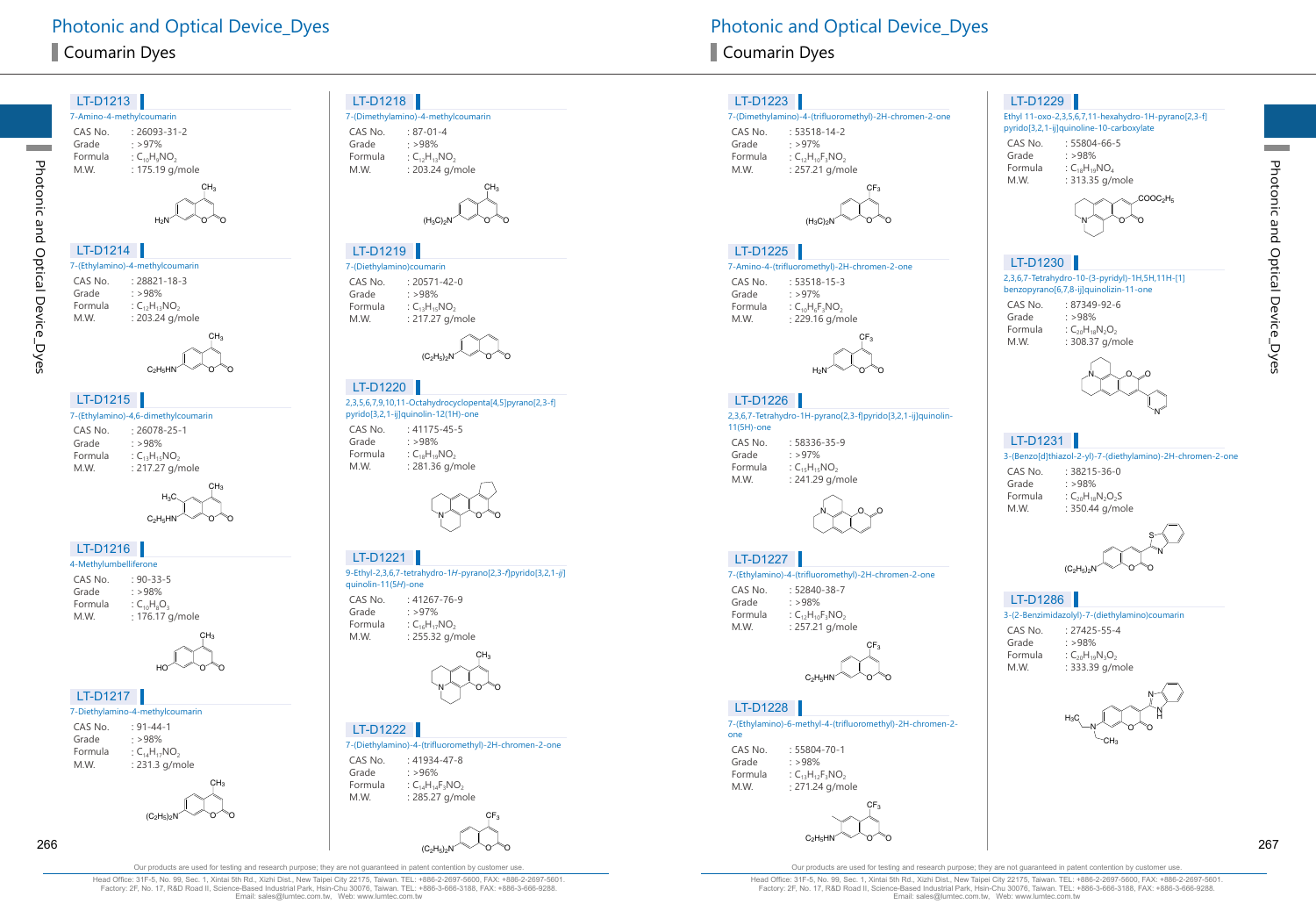# Photonic and Optical Device Dyes **Photonic and Optical Device Dyes** Photonic and Optical Device Dyes **Coumarin Dyes** Coumarin Dyes **Coumarin Dyes**



 $-CH<sub>3</sub>$ 

ပူ

O N

CN

O

N

O

O

O

#### LT-D1296

#### Coumarin-3-carboxylic Acid CAS No. : 531-81-7<br>Grade : >98% Grade  $: >98\%$ <br>Formula  $:C_{10}H_6$ Formula :  $C_{10}H_6O_4$ <br>M.W. : 190.15  $: 190.15$  g/mole



#### LT-D1297

#### 7-(Diethylamino)coumarin-3-carboxylic Acid

CAS No. : 50995-74-9 Grade : >98%<br>Formula : C<sub>14</sub>H<sub>15</sub> Formula  $C_{14}H_{15}NO_4$ <br>MW  $\cdot$  261.28 g/r  $: 261.28$  g/mole



#### LT-D1298

7-(Diethylamino)-3-(2-thienyl)coumarin

CAS No. : 117850-52-9<br>Grade : >98%  $: >98%$ Formula :  $C_{17}H_{17}NO_2S$ <br>M.W. : 299.39 a/m : 299.39 g/mole



#### LT-D1299

#### 7-(Diethylamino)-3-phenylcoumarin

| CAS No. | $:84865 - 19 - 0$    |
|---------|----------------------|
| Grade   | : >98%               |
| Formula | : $C_{19}H_{19}NO_2$ |
| M.W.    | : 293.37 g/mole      |



## LT-D1300

### Ethyl 7-(diethylamino)coumarin-3-carboxylate

CAS No. : 28705-46-6<br>Grade : >97% Grade  $: >97\%$ <br>Formula  $: C_{16}H_{19}$ Formula :  $C_{16}H_{19}NO_4$ <br>M.W. : 289.33 a/r : 289.33 g/mole



#### LT-D1301

Ethyl 6-[4-(diphenylamino)phenyl]coumarin-3-carboxylate

- CAS No. : 1056693-13-0<br>Grade : >98%
- Grade  $: >98\%$ <br>Formula  $: C_{20}H_{22}$ Formula :  $C_{30}H_{23}NO_4$ <br>M.W. : 461.52 g/r  $: 461.52$  g/mole



### LT-D1302 |

#### 7-(Ethylamino)-4,6-dimethylcoumarin

CAS No. : 26078-25-1<br>Grade : >98%(GC) Grade  $: >98\%$ (GC)<br>Formula  $: C_{12}H_{15}NO_2$ Formula  $C_{13}H_{15}NO_2$ <br>M W  $\cdot$  217.27 o/r  $: 217.27$  g/mole



#### LT-D1303

Hexyl 7-(diethylamino)coumarin-3-carboxylate

| CAS No. | $:851963-03-6$         |
|---------|------------------------|
| Grade   | : >98%                 |
| Formula | : $C_{20}H_{27}NO_{4}$ |
| M.W.    | : 345.44 g/mole        |
|         |                        |



**Contract** 

Our products are used for testing and research purpose; they are not guaranteed in patent contention by customer use

Head Office: 31F-5, No. 99, Sec. 1, Xintai 5th Rd., Xizhi Dist., New Taipei City 22175, Taiwan. TEL: +886-2-2697-5600, FAX: +886-2-2697-5601. Factory: 2F, No. 17, R&D Road II, Science-Based Industrial Park, Hsin-Chu 30076, Taiwan. TEL: +886-3-666-3188, FAX: +886-3-666-9288. Email: sales@lumtec.com.tw, Web: www.lumtec.com.tw





Photonic and Optical Device\_Dyes

Photonic and Optical Device\_Dyes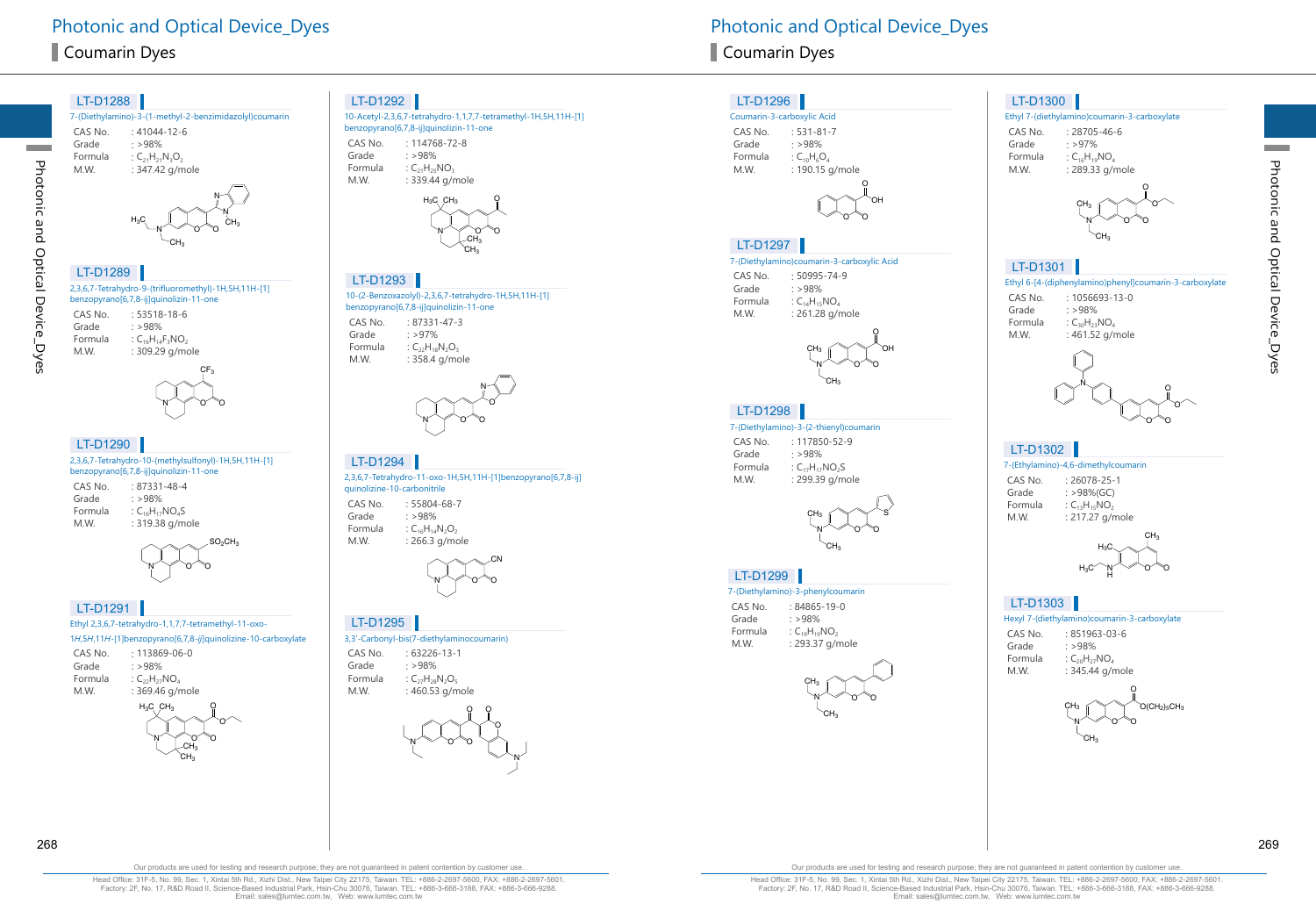| LT-D1304                                                 |                                                                                                |
|----------------------------------------------------------|------------------------------------------------------------------------------------------------|
|                                                          | 3-(Diethylamino)-7-imino-7H-benzo[4,5]imidazo[1,2-a]<br>chromeno[3,2-c]pyridine-6-carbonitrile |
| CAS No.<br>Grade<br>Formula : $C_{23}H_{19}N_5O$<br>M.W. | : 52372-39-1<br>$: >98\%$<br>: 381.44 g/mole                                                   |
|                                                          | 'NH<br>ΩN                                                                                      |
| LT-E502                                                  | C545T                                                                                          |

#### 10-(2-Benzothiazolyl)-2,3,6,7-tetrahydro-1,1,7,7-tetramethyl-1H,5H,11H-[1]benzopyrano[6,7,8-ij]quinolizin-11-one

| CAS No. | $: 155306 - 71 - 1$     |
|---------|-------------------------|
| Grade   | : Sublimed, >99%        |
| Formula | : $C_{26}H_{26}N_2O_2S$ |
| M.W.    | : 430.57 g/mole         |
|         |                         |

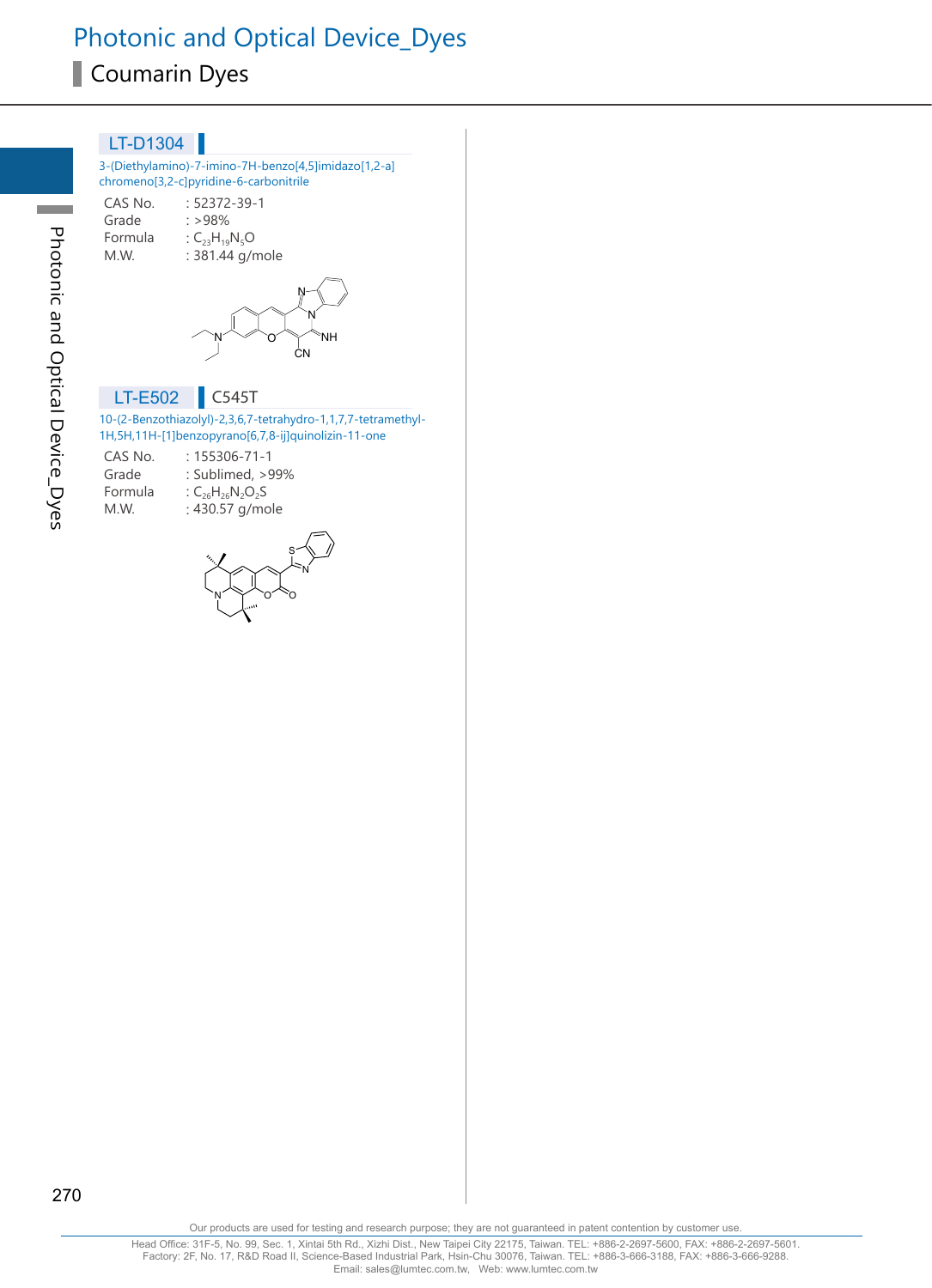

**Contract Contract**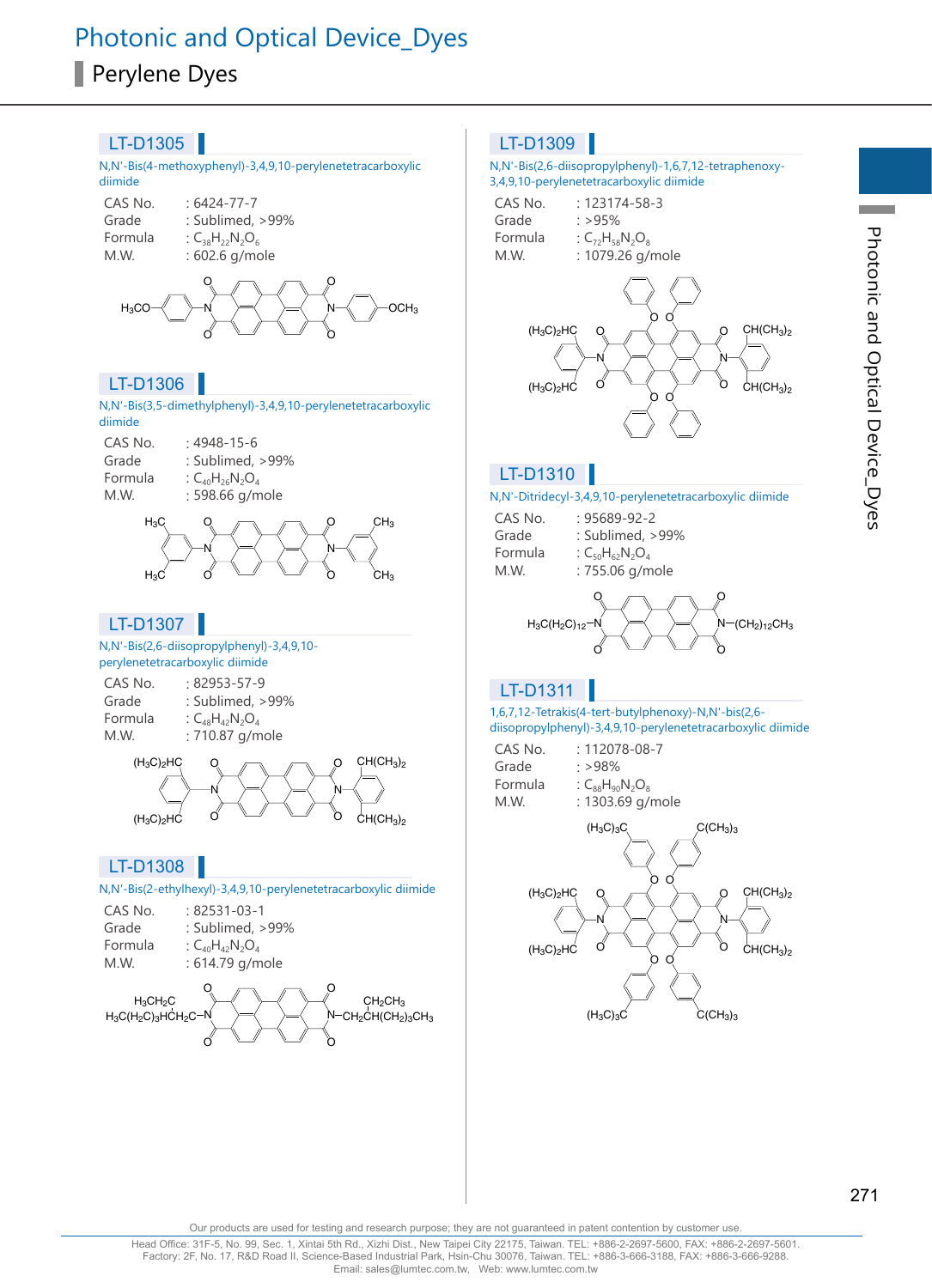2-((1E,3E)-4-(4-(dimethylamino)phenyl)buta-1,3-dien-1-yl)- 1,3,3-trimethyl-3H-indolium perchlorate CAS No. : 76433-27-7<br>Grade : >96% Grade  $: >96\%$ <br>Formula  $: C_{22}H_{21}$ Formula :  $C_{23}H_{31}CIN_{2}O_{4}$ <br>M.W. : 430.92 g/mol : 430.92 g/mole



#### 3,3'-Diethyloxadicarbocyanine iodide CAS No. : 14806-50-9<br>Grade : >98% Grade  $: >98\%$ <br>Formula  $: C_{22}H_{22}$ Formula :  $C_{23}H_{23}IN_2O_2$ <br>M.W. : 486.35 g/m LT-D1246



#### LT-D1312

Photonic and Optical Device\_Dyes

Photonic and Optical Device\_Dyes

|         | 1,1'-Diethyl-3,3,3',3'-tetramethylindocarbocyanine iodide |  |
|---------|-----------------------------------------------------------|--|
| CAS No. | $:14696 - 39 - 0$                                         |  |

| CAS No. | : 14696-39-0         |
|---------|----------------------|
| Grade   | $\cdot$ >98%         |
| Formula | : $C_{27}H_{33}IN_2$ |
| M.W.    | : 512.48 g/mole      |



#### 2,4-Bis[4-(diethylamino)-2-hydroxyphenyl]squaraine LT-D1313

| CAS No. | $:68842-66-0$          |
|---------|------------------------|
| Grade   | $\cdot$ >98%           |
| Formula | : $C_{24}H_{28}N_2O_4$ |
| M.W.    | : 408.5 g/mole         |



#### LT-D1314

|         | 2,4-Bis[8-hydroxy-1,1,7,7-tetramethyljulolidin-9-yl]squaraine |
|---------|---------------------------------------------------------------|
| CAS No. | $: 358727 - 55 - 6$                                           |
| Grade   | $\cdot$ >98%                                                  |
| Formula | : $C_{36}H_{44}N_2O_4$                                        |
| M.W.    | : 568.76 g/mole                                               |
|         |                                                               |



#### LT-D1315 Cryptocyanine

1,1'-Diethyl-4,4'-carbocyanine iodide CAS No. : 4727-50-8<br>Grade : >98% Grade : >98%<br>Formula : C<sub>ar</sub>H<sub>ar</sub> Formula :  $C_{25}H_{25}IN_{2}$ <br>M.W. : 480.39 q.  $: 480.39$  g/mole



#### LT-D1316 Cyanine

1,1'-Diisoamyl-4,4'-cyanine iodide CAS No. : 523-42-2<br>Grade : >98% Grade : >98%<br>Formula : C<sub>20</sub>H<sub>25</sub> Formula :  $C_{29}H_{35}IN_2$ <br>M.W. : 538.52 q : 538.52 g/mole



#### LT-D1317

3,3'-Diethyloxacarbocyanine iodide CAS No. : 905-96-4<br>Grade : >98%





#### LT-D1318

3,3'-Diethylthiacarbocyanine iodide CAS No. : 905-97-5<br>Grade : >98% Grade  $: >98\%$ <br>Formula  $:C_{21}H_{21}$ Formula :  $C_{21}H_{21}IN_2S_2$ <br>M.W. : 492.44 g/m  $: 492.44$  g/mole



#### LT-D1319

#### 3,3'-Dipropylthiadicarbocyanine iodide

CAS No. : 53213-94-8<br>Grade : >98% Grade  $: >98\%$ <br>Formula  $: C_{25}H_{27}$ Formula  $\qquad C_{25}H_{27}IN_{2}S_{2}$ <br>MW  $\qquad \qquad 54653 \text{ g/m}$  $: 546.53$  g/mole

N S  $_{\rm H_3CH_2CH_2C}$ C H C H C ннн ў S  $H_3CH_2CH_2C$ C H C H

#### LT-D1320

3,3'-Diethyloxadicarbocyanine iodide

CAS No. : 14806-50-9 Grade  $: >98\%$ <br>Formula  $: C_{23}H_{23}$ Formula :  $C_{23}H_{23}IN_2O_2$ <br>M.W. : 486.35 g/m : 486.35 g/mole

N O  $H_3CH_2C$ C H C H C ннн <sub>М</sub> O  $H_3CH_2C$ C H C H  $\blacksquare$ 

#### LT-D1321

#### 3,3,3',3'-Tetramethyl-1,1'-bis(4-sulfobutyl) benzoindodicarbocyanine sodium salt

CAS No. : 64285-36-5 Grade : >98% Formula  $C_{41}H_{45}N_2NaO_6S_2$ <br>M.W.  $1748.93 \text{ g/mole}$ : 748.93 g/mole



#### LT-D1322

3,3,3',3'-Tetramethyl-1,1'-bis(4-sulfobutyl)indocarbocyanine sodium salt

CAS No. : 120724-84-7<br>Grade : >98% Grade : >98%<br>Formula : C<sub>21</sub>H<sub>20</sub> Formula  $C_{31}H_{39}N_2NaO_6S_2$ <br>M.W. : 622.77 g/mole : 622.77 g/mole



## LT-D1323

| 1,1'-Dibutyl-3,3,3',3'-tetramethyl-indo-tricarbocyanine<br>hexafluorophosphate |                             |  |
|--------------------------------------------------------------------------------|-----------------------------|--|
| CAS No.                                                                        | $: 134339 - 08 - 5$         |  |
| Grade                                                                          | .598%                       |  |
| Formula                                                                        | : $C_{35}H_{45}F_{6}N_{2}P$ |  |
| M.W.                                                                           | : 638.72 g/mole             |  |



## LT-D1324

2-[2-[2-Chloro-3-[2-(1,3-dihydro-1,3,3-trimethyl-2H-indol-2 ylidene)ethylidene]-1-cyclohexen-1-yl]ethenyl]-1,3,3-trimethyl-3H-indolium chloride

CAS No. : 199444-11-6<br>Grade : >90% Grade  $: >90\%$ <br>Formula  $: C_{22}H_{26}$ Formula :  $C_{32}H_{36}Cl_2N_2$ <br>M.W. : 519.55 g/n  $: 519.55$  g/mole



#### LT-D1325

1,1,3-Trimethyl-2-[5-(1,1,3-trimethyl-1,3-dihydro-2H-benzo[e] indol-2-ylidene)-1,3-pentadienyl]-1H-benzo[e]indolium iodide

| CAS No. | $: 56289 - 64 - 6$     |
|---------|------------------------|
| Grade   | :297%                  |
| Formula | $:C_{35}H_{35}IN_{25}$ |
| M.W.    | : 610.58 g/mole        |

N C H C H C ннн ў C H C H  $CH_3$  I  $H_3C$ 

272 273

Our products are used for testing and research purpose; they are not guaranteed in patent contention by customer use

Head Office: 31F-5, No. 99, Sec. 1, Xintai 5th Rd., Xizhi Dist., New Taipei City 22175, Taiwan. TEL: +886-2-2697-5600, FAX: +886-2-2697-5601. Factory: 2F, No. 17, R&D Road II, Science-Based Industrial Park, Hsin-Chu 30076, Taiwan. TEL: +886-3-666-3188, FAX: +886-3-666-9288. Email: sales@lumtec.com.tw, Web: www.lumtec.com.tw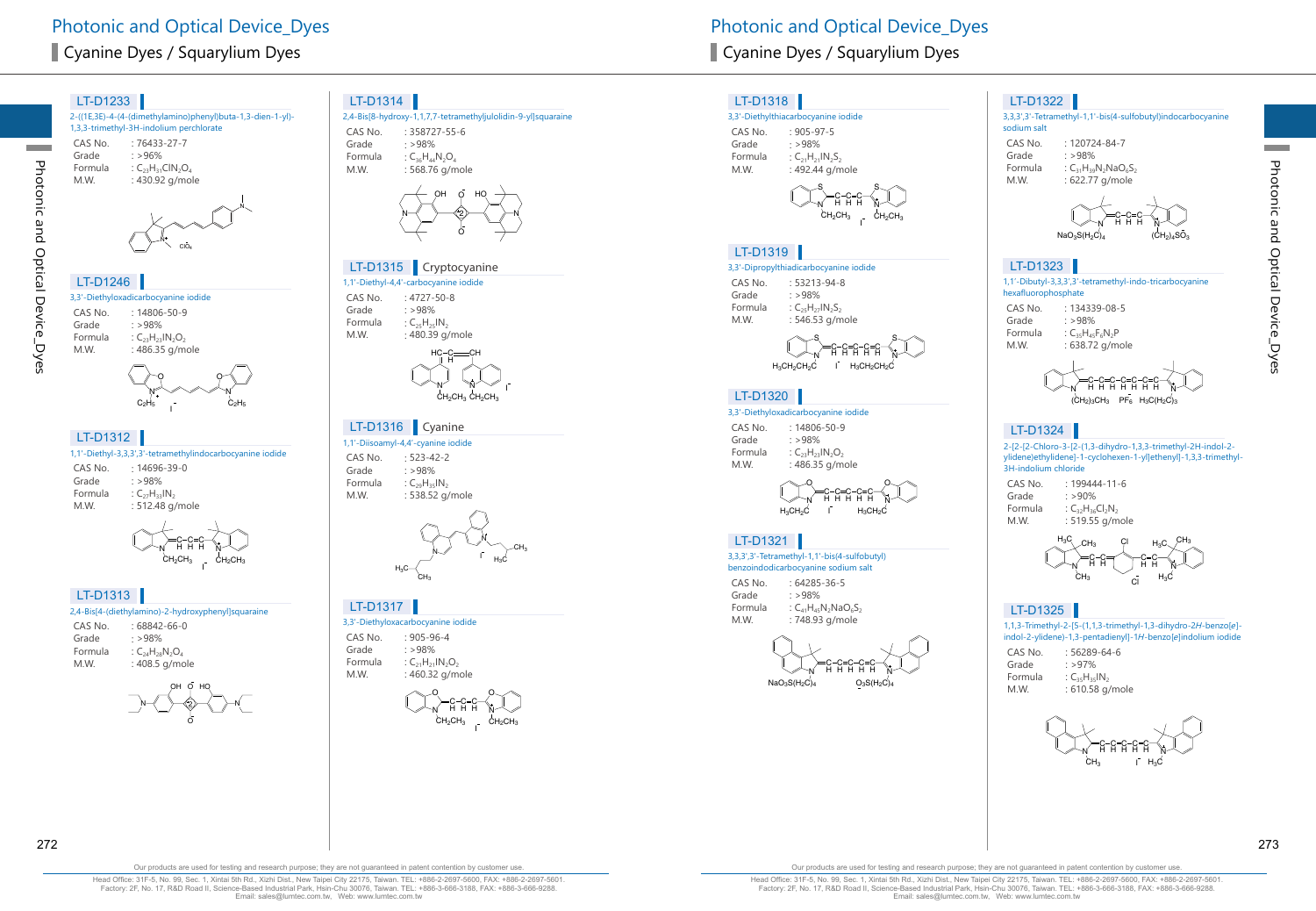# Photonic and Optical Device\_Dyes Cyanine Dyes / Squarylium Dyes

| LT-D1326      |                                                                                        |
|---------------|----------------------------------------------------------------------------------------|
|               | 1,1'-Diethyl-2,2'-carbocyanine chloride                                                |
| Grade<br>M.W. | CAS No. : 2768-90-3<br>$: > 90\%$<br>Formula : $C_{25}H_{25}CH_{2}$<br>: 388.94 g/mole |
|               | $C\bar{I}$ H <sub>3</sub> CH <sub>2</sub> C<br>$H_3CH_2C$                              |
|               |                                                                                        |
| LT-D1327      |                                                                                        |
|               | 1,1'-Diethyl-2,2'-carbocyanine iodide                                                  |
|               | CAS No. : 605-91-4                                                                     |
| Grade         | $: > 90\%$                                                                             |
|               | Formula : $C_{25}H_{25}IN_2$                                                           |
| M.W.          | : 480.39 g/mole                                                                        |

274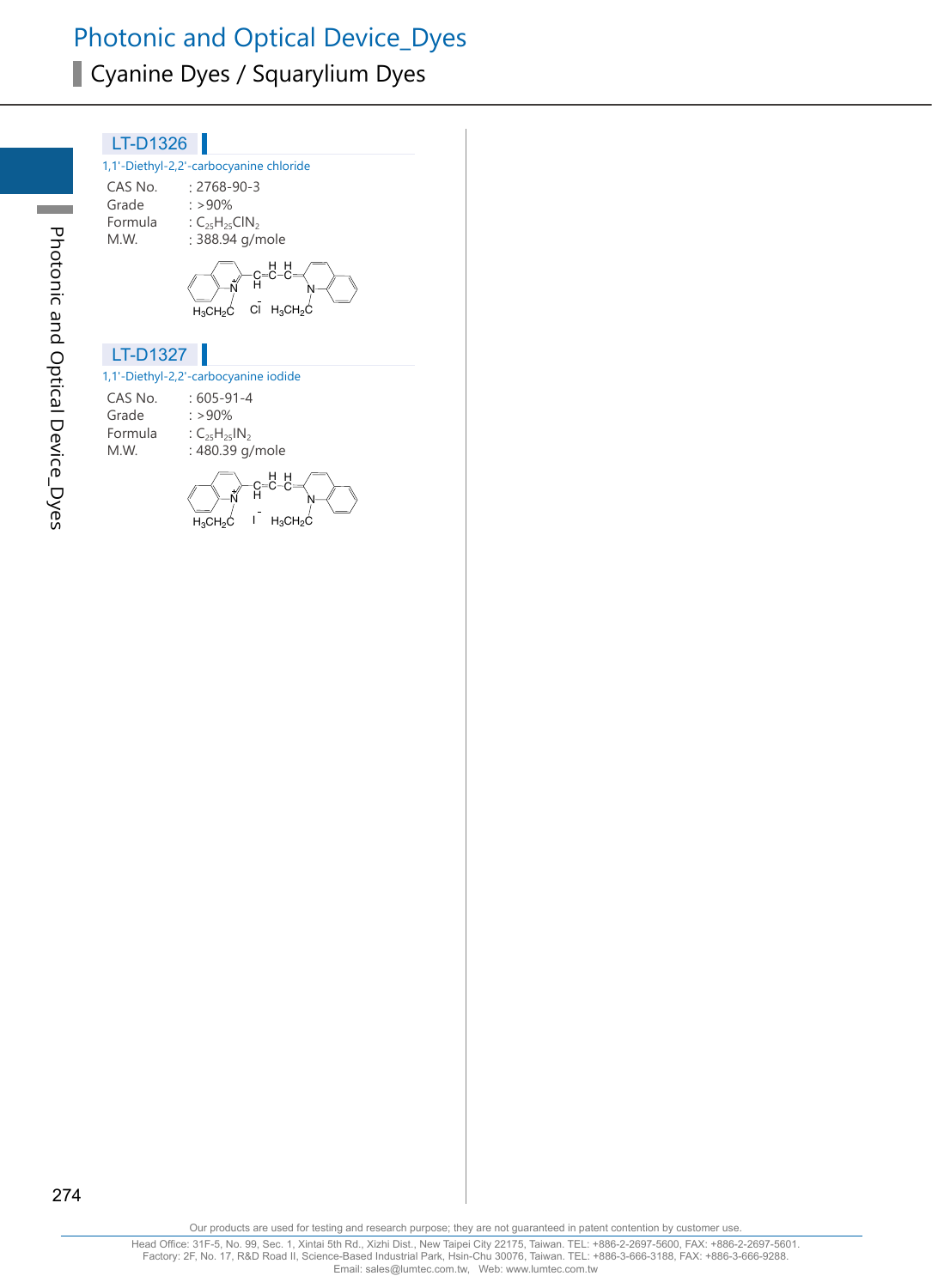# Photonic and Optical Device\_Dyes Dipyrromethene Dyes

#### LT-D1328

[[(4-tert-Butyl-3,5-dimethyl-1H-pyrrol-2-yl)(4-tert-butyl-3,5-dimethyl-2H-pyrrol-2-ylidene)methyl]methane] (difluoroborane)

| CAS No. | $: 137829 - 79 - 9$         |
|---------|-----------------------------|
| Grade   | : >98%                      |
| Formula | : $C_{22}H_{33}BF_{2}N_{2}$ |
| M.W.    | : 374.33 g/mole             |

N N  $H_3C$  CH<sub>3</sub> CH<sub>3</sub>  $(H_3C)_3C \leftarrow \begin{bmatrix} 1 \\ N \end{bmatrix}$   $\begin{bmatrix} 1 \\ N \end{bmatrix}$   $\begin{bmatrix} 1 \\ N \end{bmatrix}$   $\begin{bmatrix} 1 \\ C(CH_3)_3 \end{bmatrix}$ Ā<br>F  $H_3C$  F F CH<sub>3</sub>

#### LT-D1329

[[(4-Butyl-3,5-dimethyl-1H-pyrrol-2-yl)(4-butyl-3,5-dimethyl-2H-pyrrol-2-ylidene)methyl]methane](difluoroborane)

| CAS No. | $: 151486 - 56 - 5$         |
|---------|-----------------------------|
| Grade   | :297%                       |
| Formula | : $C_{22}H_{33}BF_{2}N_{2}$ |
| M.W.    | : 374.33 g/mole             |



#### LT-D1330

[[(3,5-Dimethyl-1H-pyrrol-2-yl)(3,5-dimethyl-2H-pyrrol-2 ylidene)methyl]methane](difluoroborane)

| CAS No. | $: 121207 - 31 - 6$         |
|---------|-----------------------------|
| Grade   | : >98%                      |
| Formula | : $C_{14}H_{17}BF_{2}N_{2}$ |
| M.W.    | : 262.11 g/mol              |



g/mole

#### LT-D1331

[[(3,5-Dimethyl-4-sulfo-1H-pyrrol-2-yl)(3,5-dimethyl-4 sulfo-2H-pyrrol-2-ylidene)methyl]methane](difluoroborane) disodium salt

| CAS No. | $: 121461 - 69 - 6$               |
|---------|-----------------------------------|
| Grade   | $: >96\%$                         |
| Formula | : $C_{14}H_{15}BF_2N_2Na_2O_6S_2$ |
| M.W.    | : 466.19 g/mole                   |



#### LT-D1333

#### 4,4-Difluoro-1,3-dimethyl-4-bora-3a,4a-diaza-s-indacene

| CAS No. | $: 154793 - 49 - 4$     |
|---------|-------------------------|
| Grade   | : $>98\%$               |
| Formula | : $C_{11}H_{11}BF_{2}N$ |
| M.W.    | : 220.03 g/mole         |



#### LT-D1334

4,4-Difluoro-1-methyl-3-(4-propoxystyryl)-4-bora-3a,4a-diazas-indacene

| CAS No. | $: 1201643 - 08 - 4$     |
|---------|--------------------------|
| Grade   | : >98%                   |
| Formula | : $C_{21}H_{21}BF_2N_2O$ |
| M.W.    | : 366.22 g/mole          |
|         |                          |



#### LT-D1335 П

[[(4-Ethyl-3,5-dimethyl-1H-pyrrol-2-yl)(4-ethyl-3,5-dimethyl-2H-pyrrol-2-ylidene)methyl]methane](difluoroborane)

| $: 131083 - 16 - 4$ |
|---------------------|
|                     |
|                     |
| : 318.22 g/mole     |
|                     |



#### LT-D1336

#### [2-[(Methylthio)(2H-pyrrol-2-ylidene)methyl]-1H-pyrrole] (difluoroborane)

| CAS No. | $:892505 - 41 - 8$    |
|---------|-----------------------|
| Grade   | $\cdot$ >98%          |
| Formula | : $C_{10}H_9BF_2N_2S$ |
| M.W.    | : 238.06 g/mole       |

 $N_{\sim}$ N SCH<sub>3</sub> B F F

**Contract** 

Our products are used for testing and research purpose; they are not guaranteed in patent contention by customer use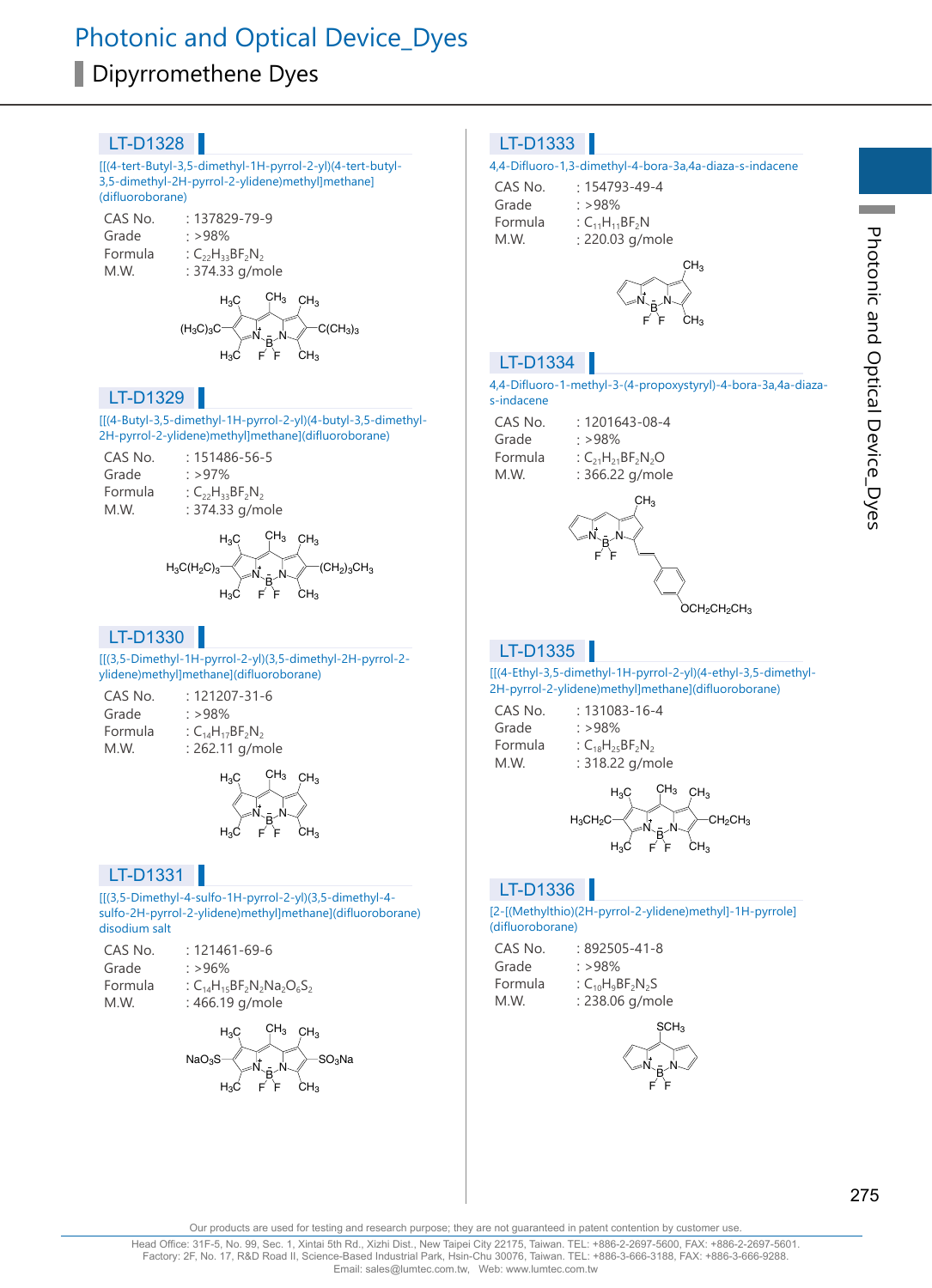[[(3,4,5-Trimethyl-1H-pyrrol-2-yl)(3,4,5-trimethyl-2H-pyrrol-2 ylidene)methyl]carbonitrile](difluoroborane)

CAS No. : 157410-23-6<br>Grade : >98% Grade : >98%<br>Formula : C<sub>16</sub>H<sub>18</sub> Formula :  $C_{16}H_{18}BF_2N_3$ <br>M.W. : 301.15 g/m : 301.15 g/mole

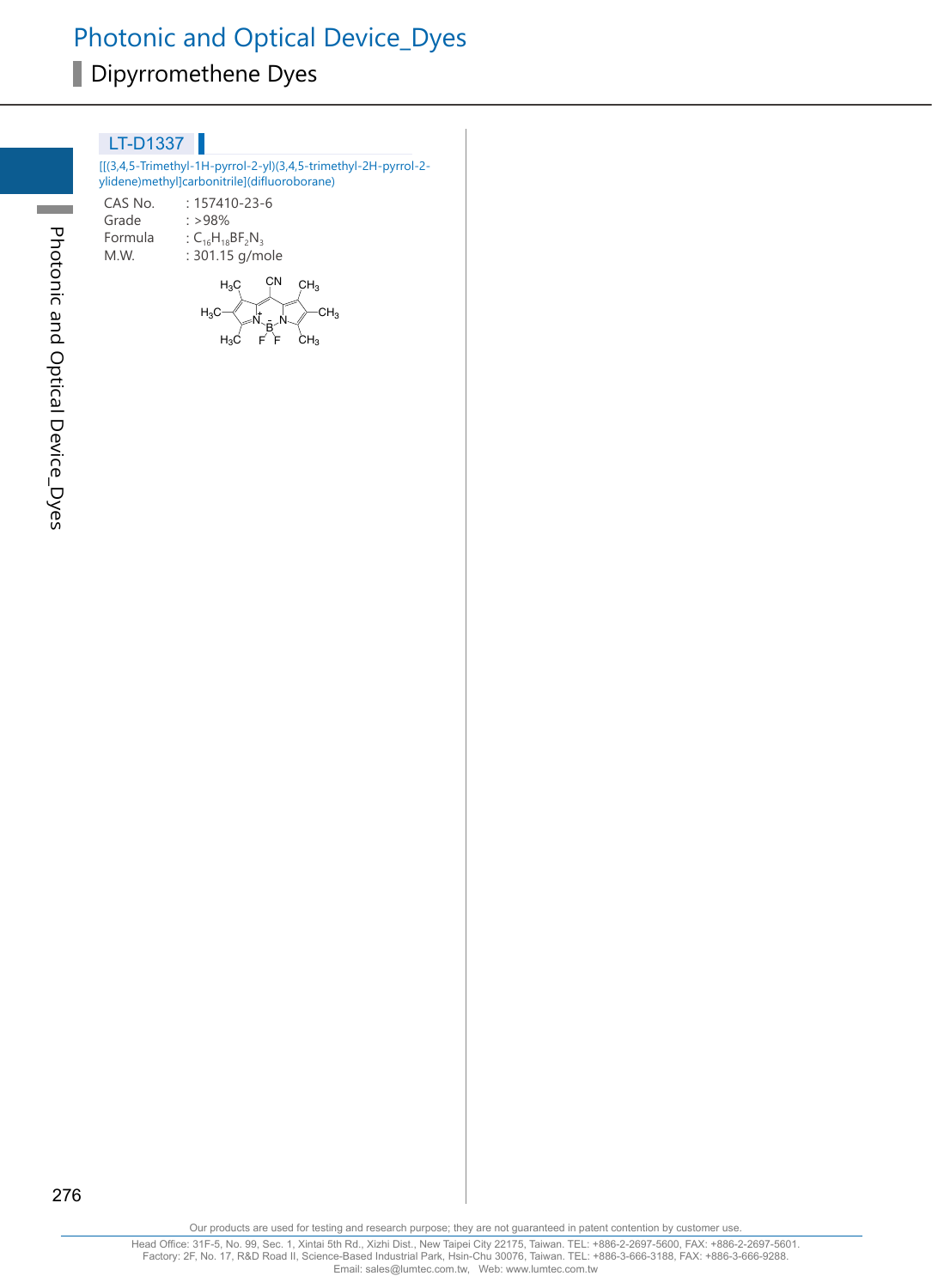# Photonic and Optical Device\_Dyes Xanthene Dyes



Photonic and Optical Device\_Dyes

Photonic and Optical Device\_Dyes

Our products are used for testing and research purpose; they are not guaranteed in patent contention by customer use